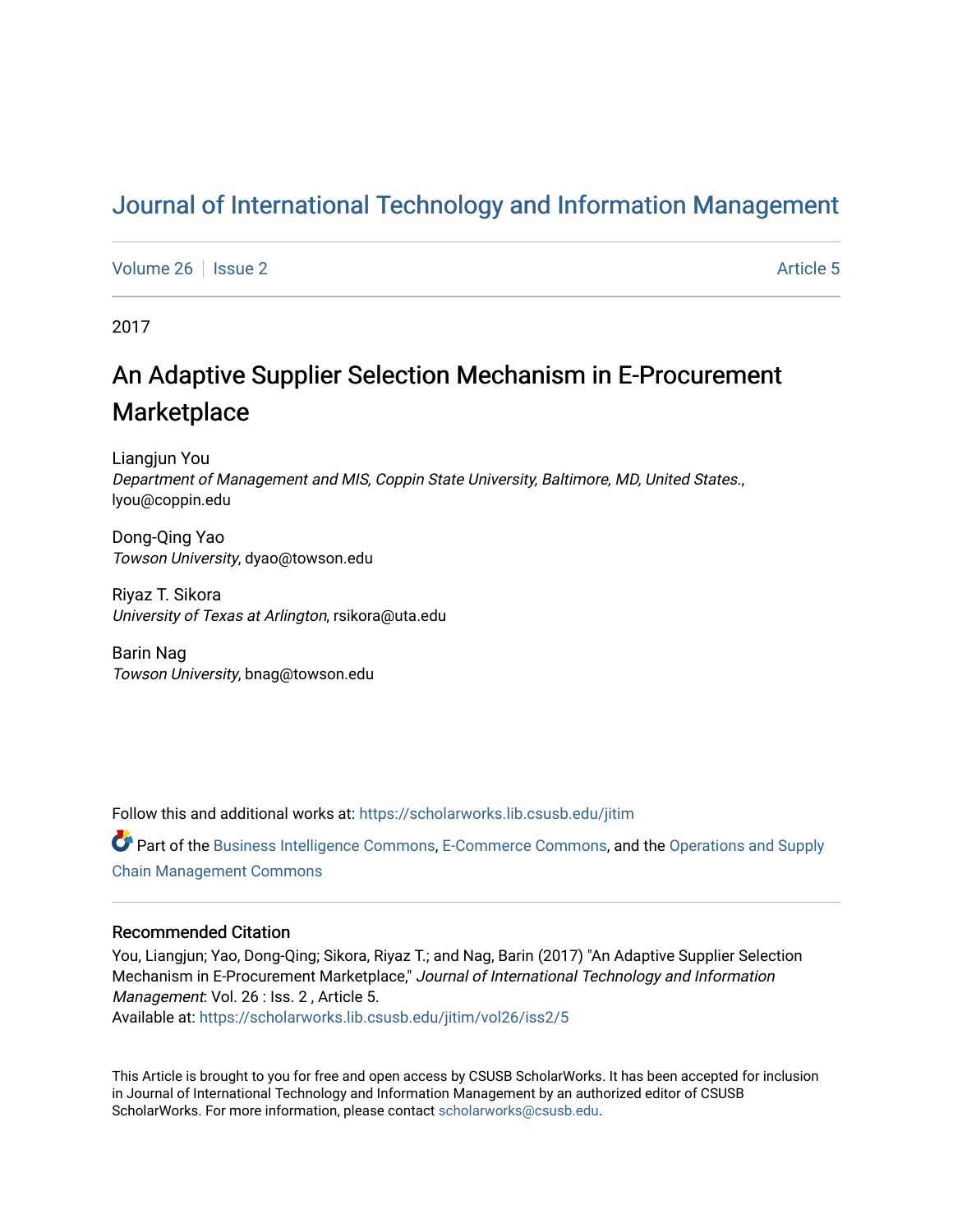## **AN ADAPTIVE SUPPLIER SELECTION MECHANISM IN E-PROCUREMENT MARKETPLACE**

#### **Liangjun You,**

*Department of Accounting and Management Information Systems, College of Business, Coppin State University lyou@coppin.edu*

**Dong-Qing Yao,** *Department of E-Business & Technology Management, College of Business and Economics, Towson University [dyao@towson.edu](mailto:dyao@towson.edu)*

**Riyaz Sikora,**

*Department of Information Systems and Operation Management College of Business, University of Texas at Arlington [rsikora@uta.edu](mailto:rsikora@uta.edu)*

**Barin Nag,** *Department of E-Business & Technology Management, College of Business and Economics, Towson University bnag@towson.edu*

### **ABSTRACT**

*B2B e-commerce has fundamentally changed the way in which an organization purchases goods/service. Nowadays, the adoption of e-procurement, which means the electronic acquisition of goods/service, has been prevalent in supply chain management. A variety of supplier selection models have been developed in supply chain management literature. In this research, an adaptive supplier selection mechanism is proposed to help buyers evaluate suppliers in an e-marketplace. A Multi-Agent System simulation package of Repast is used to create a realistic environment where different kinds of suppliers and buyers equipped with the proposed selection model can interact so as to study the performance of the proposed selection model. We evaluate three supplier selection models and find that our proposed model outperforms the other two in terms of robustness and performance.*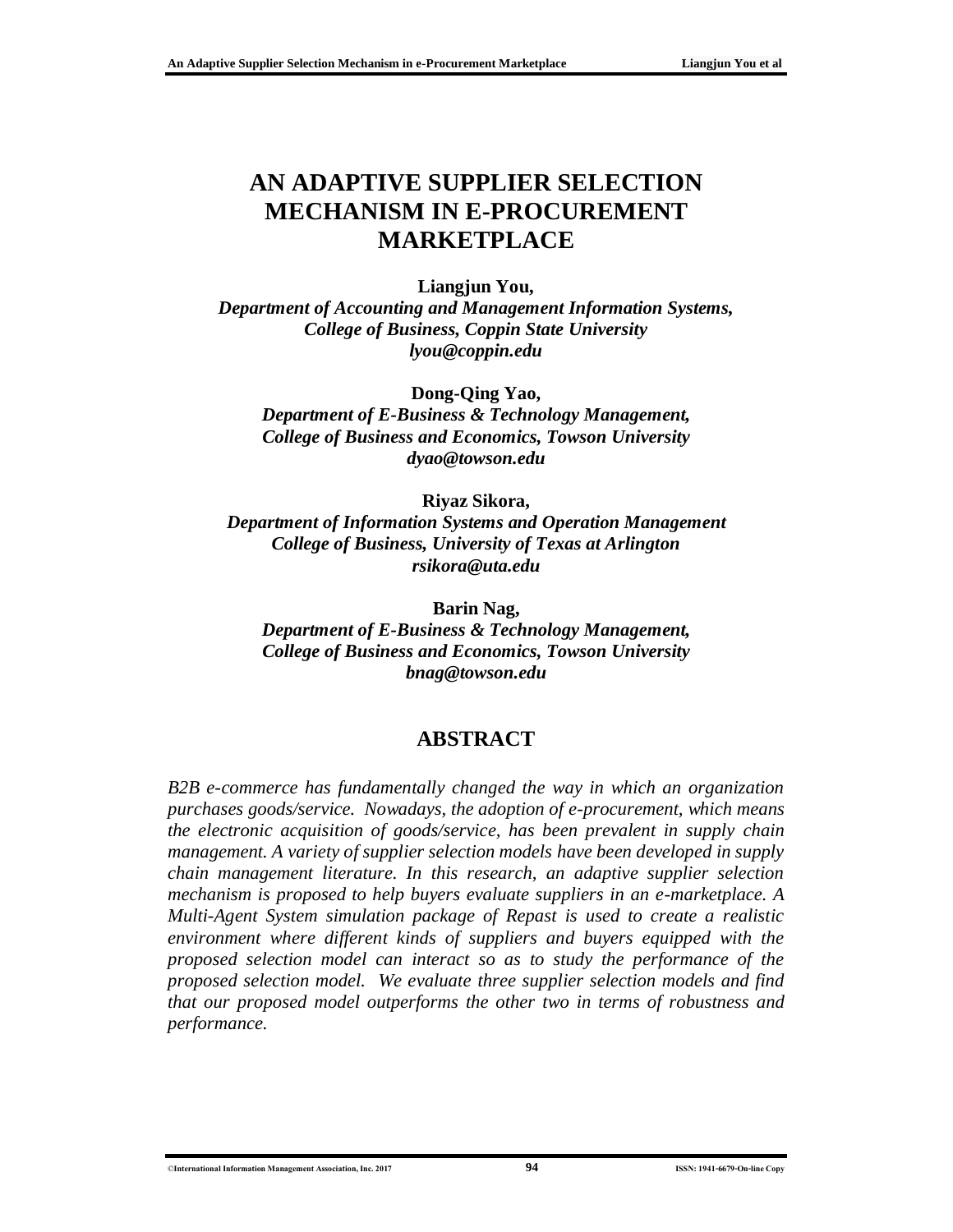**KEYWORDS:** Multi-agent systems, Multiple criteria analysis, Simulation, Supplier Quality, Supplier Selection

## **INTRODUCTION**

B2B e-commerce has fundamentally changed the way in which an organization purchases goods/service. Nowadays, the adoption of e-procurement, which means the electronic acquisition of goods/service, has been prevalent in supply chain management. There are different types of e-procurement systems on the market. For example, public e-markets such as W.W. Grainger, Aribra; consortia-based emarkets such as E2Open in the electronic industry, or private e-markets run by either supplier or buyer (e.g., Motorola, or GE). B2B Marketplaces can also be classified as horizontal or vertical in terms of materials transacted in the eprocurement system. Horizontal marketplaces involve buyers or suppliers from different industries exchanging maintenance, repairs and operations (MRO) materials; while vertical marketplace involve buyer and suppliers from same industries exchanging direct materials such as strategic components or commodity products. In this paper, we are interested in studying buyer-side marketplace where the buyer needs to purchase commodity products or MRO materials from multiple suppliers. Because suppliers are heterogeneous, we aim to design an adaptive supplier selection mechanism to meet the buyer's needs.

Supplier selection has been extensively studied in supply chain management. Criteria considered in supplier selection are critical to the success of supply management. In the past, factors such as price, delivery, quality and service were valued in supplier selection. However, due to increased supply chain complexity and uncertainty, price is no longer the most critical factor (Wu and Weng, 2010), but other factors such as on-time performance, supply flexibility, product design collaboration capability, supplier viability and low-carbon footprint (Govindan & Sivakumar, 2016) also need to be assessed in today's supply chain environment. Based on supply chain operations reference (SCOR) model developed by supply chain council (SCC), Huang and Keskar (2007) comprehensively classified performance metrics for supplier selection into seven categories, namely reliability, responsiveness, flexibility, cost and financial, assets and infrastructure, safety, and environment. Sen et al. (2008) developed a hierarchical criteria structure for supplier selection, which includes qualitative and quantitative attributes such as cost, quality, service, reliability, management and organization, and technology. Pan & Choi (2016) proposed an two-phase agent-based negotiation model to study a fashion supply chain, where due-date and price are two criteria to find Pareto solution under cooperative and competitive phases. In recent years, due to the

<sup>©</sup>**International Information Management Association, Inc. 2017 95 ISSN: 1941-6679-On-line Copy**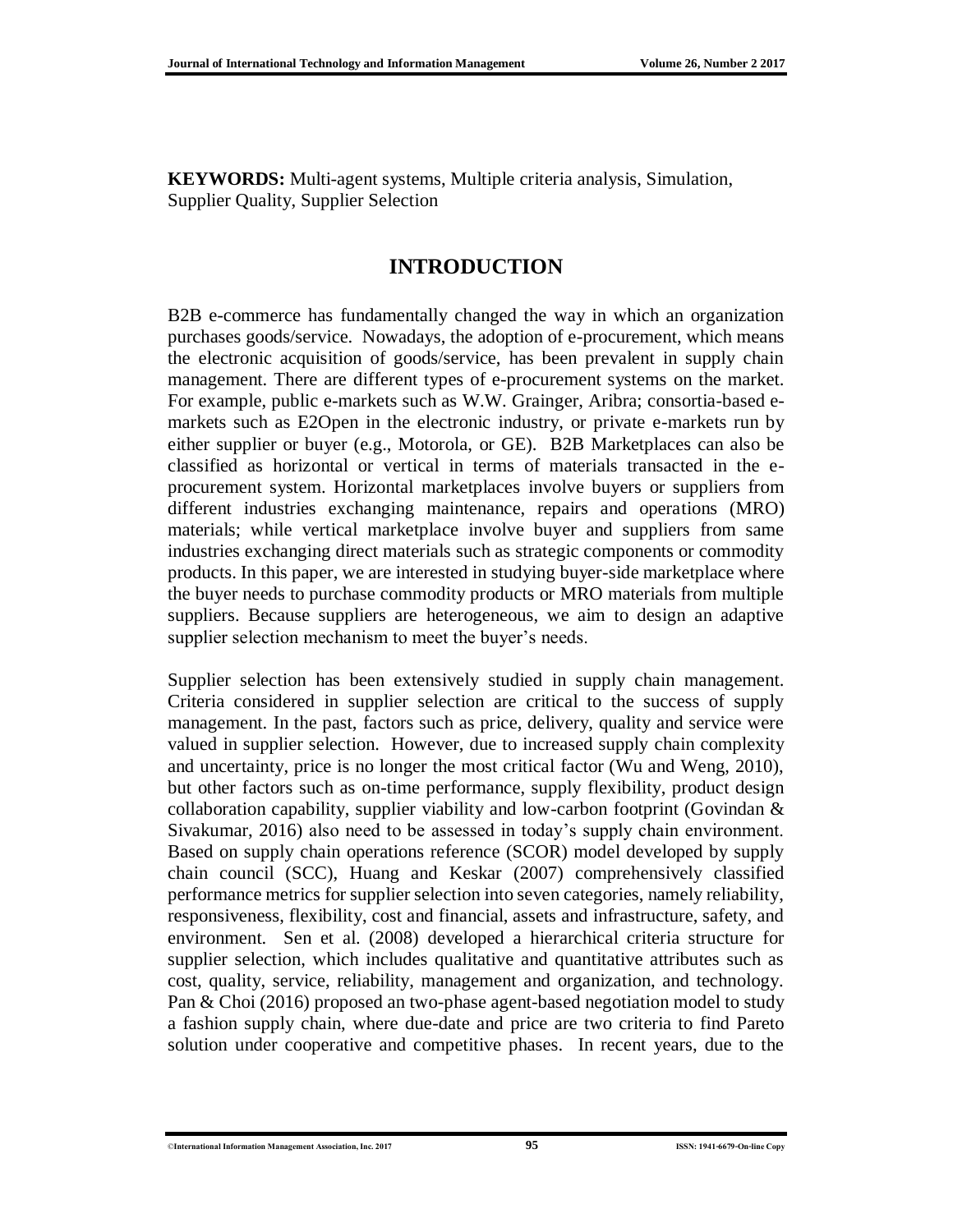environmental and sustainability awareness, green criteria has also been incorporated into the decision of supplier selection (Genovese et al. 2013, Jain et al. 2016)

#### **LITERATURE REVIEW**

A variety of supplier selection models have been developed in supply chain management literature. Lee and Ou-Yang (2007) reviewed supplier selection methodologies till 2007. These methodologies include mixed integer programming, simulation, experiment, fuzzy programming, genetic algorithm and agent technology, analytic hierarchy process (AHP), etc. Later on, Ravindran et al. (2010) summarized three clusters of supplier selection models: the first cluster is multi-objective mathematical programming methods; the second cluster is game theoretic methods and the third cluster is the applications of artificial intelligence on supplier selections. In their invited review, Ho et al. (2010) surveyed two different approaches to supplier evaluation and selection: individual approaches and integrated approaches. Individual approaches includes data envelopment analysis, mathematical programming, analytic hierarchy process, analytic network process, fuzzy set theory, simple multi-attribute rating technique (SMART), and genetic algorithm. Integrated approaches includes integrated AHP approaches, integrated fuzzy approaches, other approaches such as integrated ANN and casebased reasoning (CBR), integrated ANN and GA, integrated DEA and SMART. For example, Bai and Sarkis (2010) integrated sustainability into supplier selection process, where they adopted multi-stage, multi-method approach and utilized grey system and rough set theory to evaluate supplier selection decisions. Based on basic data envelopment analysis (DEA), Wu and Blackhurst (2009) proposed an augmented DEA methodology to rank suppliers. In this enhanced model, they incorporated virtual standards and the weight constraints. Che (2010) constructed a mathematical model for assembly sequence planning (ASP) multi-period supplier selection problem in order to minimize the integrated criteria, and a hybrid heuristic algorithm, referred to as guided-Pareto genetic algorithm (Gu-PGA) was developed to find satisfactory solution. Wu et al. (2007) applied bootstrap simulation technique to evaluate supplier's process capability indices, and compared performance among different bootstrap methods and supplier selection power. Sevkli (2010) proposed a fuzzy technique known as ELECTRE for supplier selection decision drawing on a real Turkish industry case. Ghorbani et al. (2013) integrated quality management tool into supplier selection and proposed a threephase approach based on the Kano model and fuzzy MCDM. Yu et al. (2017) also considered the synergy effect affecting the choice of supplier selection. They proposed an agent-based negotiation model to automate multi-product supplier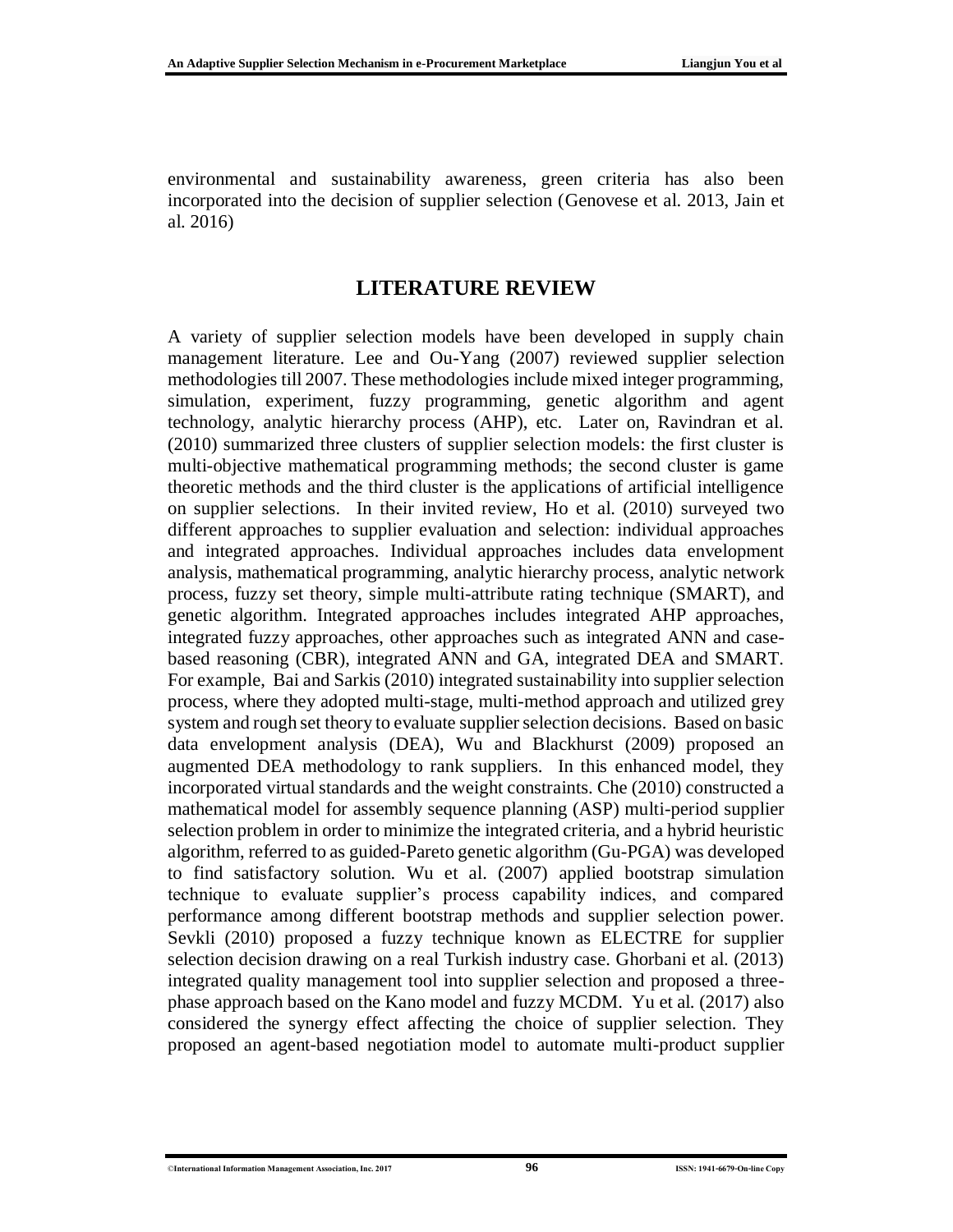selection problem. Other most research has combined the above mentioned methodologies.

One common limitation of the models mentioned above is the decisions cannot be dynamically adjusted based on the updated information, which is pivotal in today's e-business environment. Therefore, in this paper we are trying to design a dynamic online multi-criterion supplier selection mechanism, by which buyers can dynamically update the due parameters, adapt to the changing environment and obtain the decent outcome based on the on-going performance of the suppliers in term of quality and flexibility.

We have borrowed the same concept and design of the multi-agent system used in You and Sikora (2011) and applied it to a different context of supplier selection in this paper. Instead of sellers with feedback ratings in the traditional consumer markets as in You and Sikora we have suppliers in this new context who supply with varying quality and flexibility.

#### **SUPPLIER EVALUATION IN E-PROCUREMENT ENVIRONMENT**

In contrast to traditional procurement, how to evaluate and select suppliers in the eprocurement system is more challenging due to more uncertainty and risk involved in the whole procurement process. Typically, buyer's online requisitions are generated by applications like inventory, work in process (WIP), advanced supply chain planning and order management system. Afterwards, an online request for quotation (RFQ) is announced, and eligible suppliers respond to the RFQ, this is referred to as quotations. One supplier is then selected to transact business from all the quotations. Among all criteria of supplier selection, price is the easiest one for suppliers to comply with and thus price has the lowest importance (Bottani and Rizzi, 2005); however other criteria such as quality or flexibility is not observed by the buyer till the product is delivered, and may cause significant cost to the buyer. Therefore in this paper, we assume the price is not a criterion considered in the evaluation process. In other words, all eligible suppliers in the e-procurement system offer the same price based on spot market price, which is especially true for MRO materials. Instead, we are interested in two supplier criteria in the B2B eprocurement environment, 1) product quality; 2) supplier flexibility. Quality of the product criteria in the e-procurement system is usually the quality of conformance, i.e., the degree to which goods or service conform to the specification by supplier. Supply flexibility refers to the supplier's ability to respond to buyer's changing requirements of purchased materials in terms of volume, mix and delivery date (Tachizawa and Gimenez, 2009). We also assume the buyer periodically purchases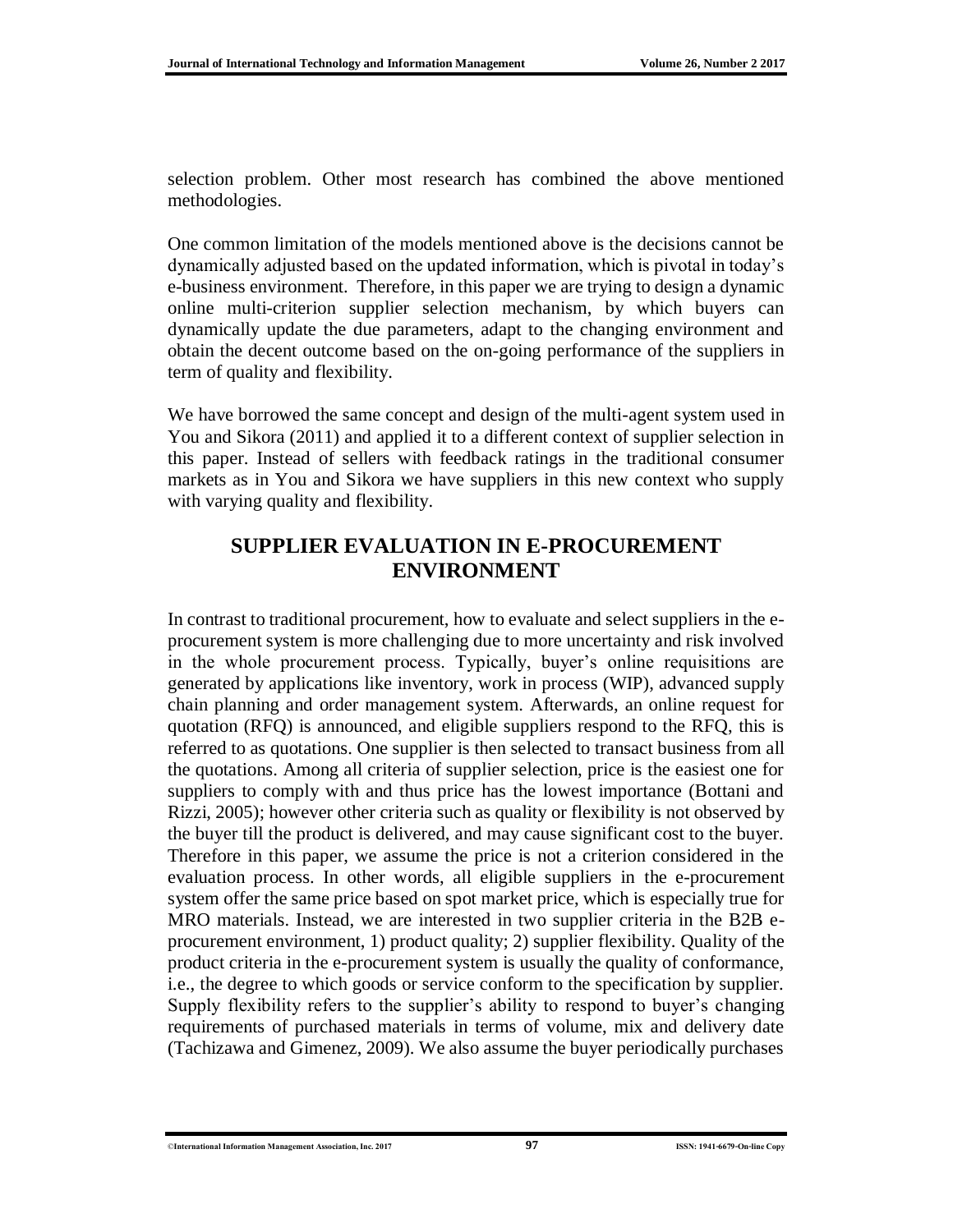standard products, and demand is stochastic. After each transaction, the buyer dynamically updates supplier performance and establishes an adaptive supplier selection mechanism. Supplier selection over the Internet can reduce buyers' costs of search, communication and evaluation for standard products (Barua et al. 1997). However, how to manage supply risk in e-procurement environment is a challenge. Specifically, in this research, we assume all suppliers respond to RFQ or post the same bidding price (Posted value, or *PV* ); however when they come to deliver the service/goods, two attributes of supplier section varies. The first is the product quality. When suppliers deliver the service/goods, quality could be either high or low. We use delivered value ( *DV* ) to measure the intrinsic quality of the delivered goods. The difference between  $DV$  and  $PV$  ( $DV - PV$ ) is used to measure the supply uncertainty in terms of quality. The buyer will be better off if the value of  $DV - PV$  is positive, or will be highly likely to incur a loss if the value  $DV - PV$ is negative. Therefore when a buyer makes decision on supplier selection, this value difference is used as an attribute to evaluate the performance of different suppliers.

The second attribute is supply flexibility, which measures the supplier's ability to respond to changes in demand or other requirements such as delivery time. Similarly, suppliers' flexibility could be high or low. High supply flexibility means the supplier is more responsive and agile to meet the needs of the buyers, which is critical for managing supply chain risks or exceptions.

There can be other important attributes that can influence the selection process; we can also include these attributes in our proposed model as in Fig.1. For simplicity purpose, we will only consider the quality and flexibility attributes in the following simulation.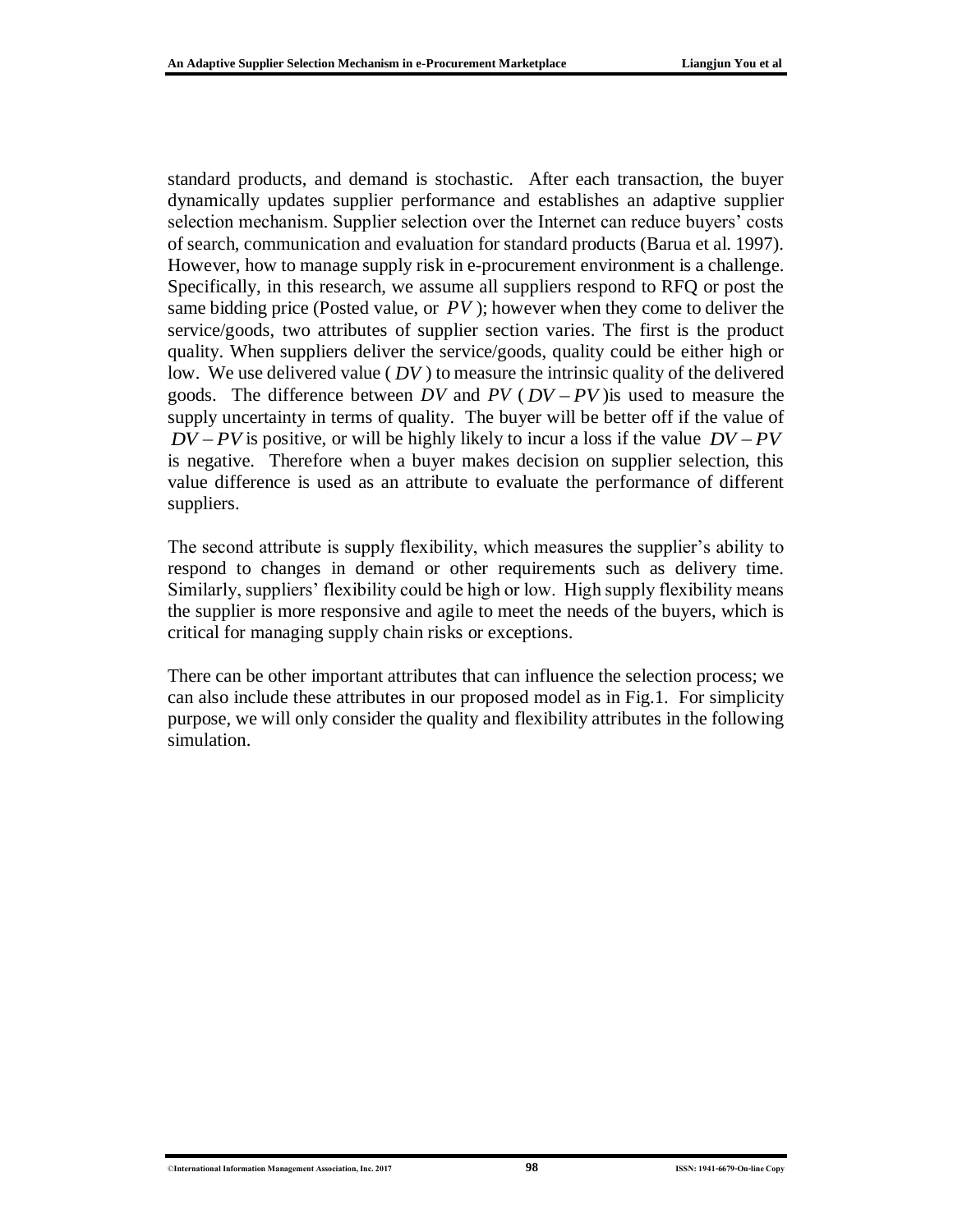

feedback

*Figure 1: Dynamic supplier selection model based on quality and flexibility*

### **SIMULATION DESIGN**

In this study, Multi-Agent System simulation package of Repast J (North, Collier, & Vos, 2006) is adopted to build a realistic E-Procurement environment where different kinds of suppliers and buyers equipped with the proposed selection model can interact with each other so as to study the performance of the proposed selection model.

This e-procurement environment is composed of supplier agents (suppliers), buyer agents (buyers), a Bulletin Board (BB) and a computational module. The suppliers and buyers can interact with each other. The BB is the place where a buyer announces RFQ, suppliers respond to RFQ and the buyer posts the data of the transaction result with the selected supplier. The computational module does the necessary computations using data from the BB for a buyer to select a supplier in an upcoming transaction. Numerous iterations of above-mentioned interactions go on in the multi-agent system to simulate the functioning of an e-procurement environment. Each iteration is made of several steps. First, buyers generate demand following a demand equation and announce the RFQ via the BB; then the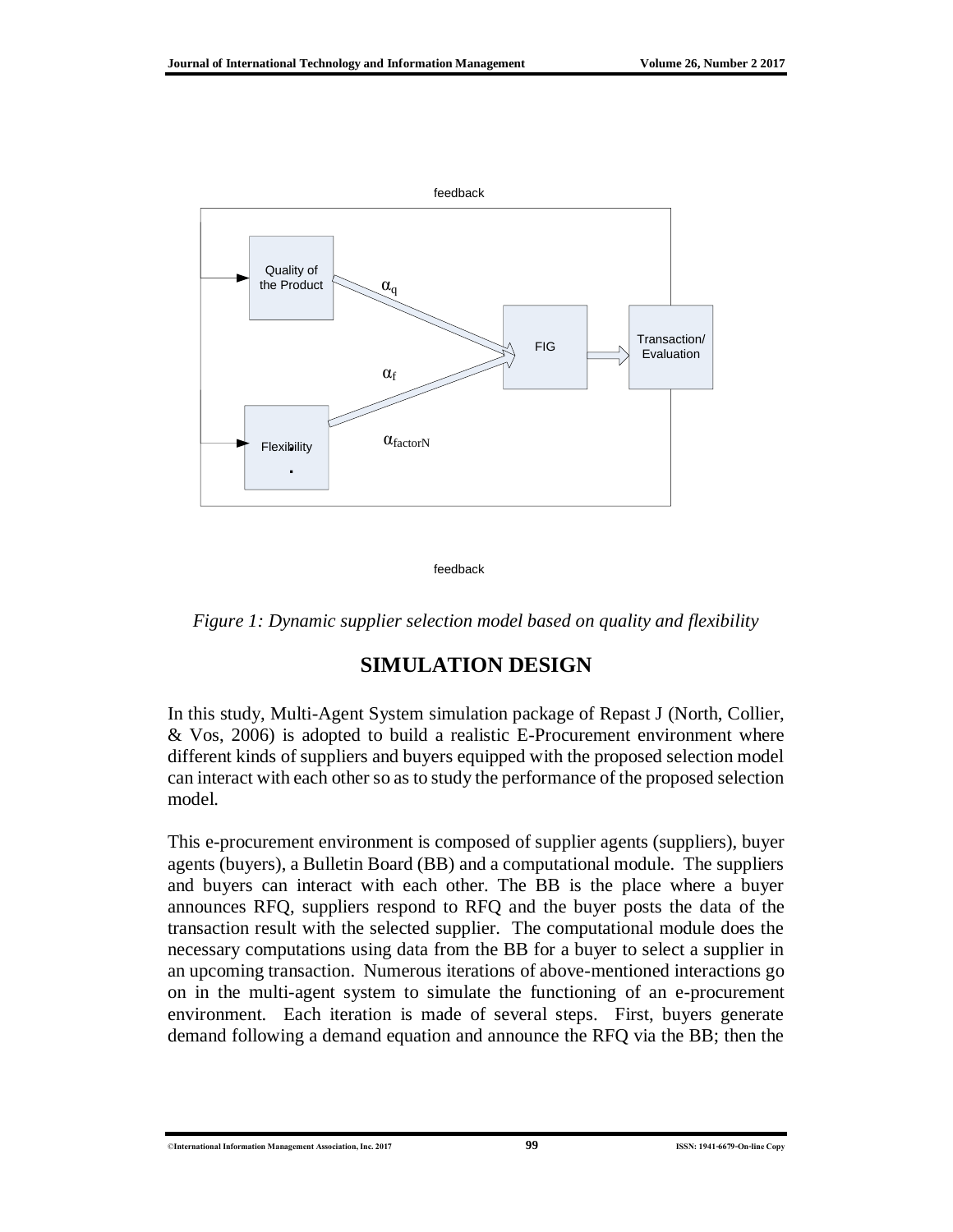suppliers responds to the RFQ on the BB; after that each buyer selects a supplier based on the proposed selection model and the prior performance of the supplier to initiate transactions with the selected supplier; and then the supplier reveals the results of the transaction to the buyer; finally the buyer posts the data of the transaction result via the BB. Within each iteration the sequence of transactions is inconsequential; since only the data of transactions from fifty preceding iterations are utilized to select the due suppliers.

To simulate a more diverse set of suppliers in the selection environment, the following four kinds of suppliers are considered in simulation: Q0.8F0.8 suppliers, Q0.6F0.6 suppliers, Q0.4F0.4 suppliers, and Q0.2F0.2 suppliers. The notation of these suppliers indicates their propensity to provide high quality and highly flexible service. For example, Q0.8F0.8 suppliers provide high quality service 80% of the time and highly flexible service 80% of the time.

To quantify the quality and flexibility of a transaction from both the buyer's and supplier's perspective, we model the intrinsic quality value of the transacted goods based on two terms: delivered quality value (DV) and posted quality value (PV); and the intrinsic flexibility value of the transaction based on two terms: the mean respond rate of the due industry and the actual respond rate of a transaction. The PV is similar to the listed price of an item but in our model it captures the expected "value" in quality that is being offered by the supplier. The DV is the actual quality "value" delivered to the buyer at the end of the transaction and models the satisfaction of the buyer with the product's quality. When a supplier is cooperative in term of quality, the supplier provides a DV that is equal to or more than the corresponding PV. In the simulation experiments, the DV is drawn from a normal distribution and keeps concealed from the buyer until after the transaction is finished. The mean of DV for high-quality service is set to be greater than the PV and the mean of DV for low-quality service to a value less than the PV. When a supplier is cooperative in term of flexibility, the supplier will provide the goods with a respond rate (RR) greater than the industry mean respond rate. In our simulation experiments, the respond rate is drawn from a normal distribution and also remains unknown to the buyer until after the transaction is done.

When designing the simulation framework, we assume the buyer's demand is stochastic, which follows  $AR(1)$  time series process (e.g., Box et al. 1994):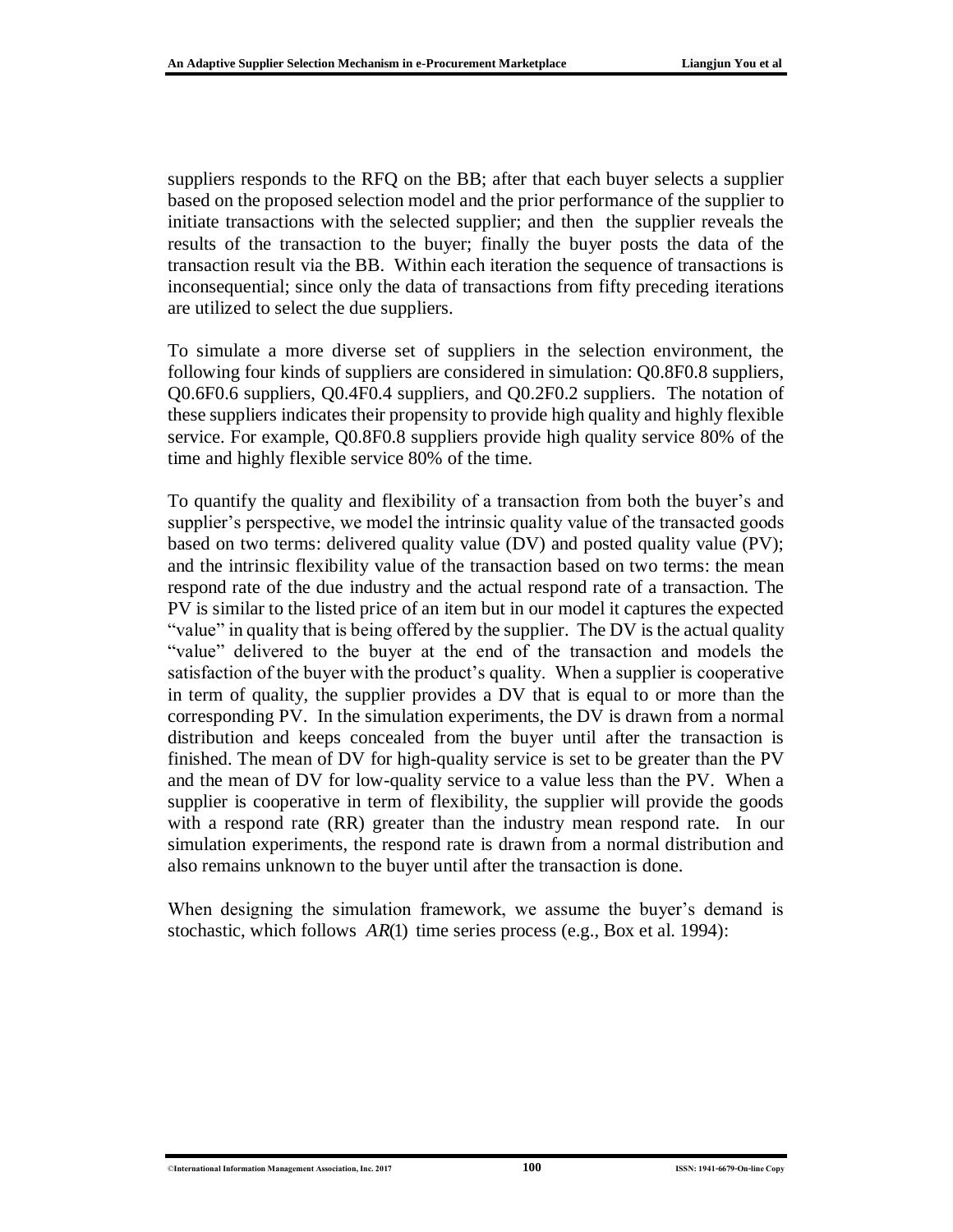$$
d_t = \phi_0 + \phi d_{t-1} + \varepsilon_t, \quad \varepsilon_t \sim N(0, \sigma_0^2), \quad |\phi| < 1,\tag{1}
$$

where  $d_i$  is the demand at period *t*,  $\phi$  is a constant,  $\varepsilon_i$  is the white noise.

The buyer in our simulation experiments uses the proposed model to calculate each supplier's forecasted integrated gain (*FIG*) from both quality and flexibility factors of previous transactions. Then a buyer selects a supplier based on the calculated suppliers' FIG values. In the real world other factors might also affect the selection of a supplier, such as, reliability, price, safety and reputation, etc. For instance, a buyer might be willing to buy from a supplier with less than the highest FIG if the item is being sold with more attractive incentive provided by the supplier, such as discount, safety and/or reliability. Since our focus in this paper is the use of the proposed supplier selection model, we model this trade-off between the FIG of a supplier and other factors by using a Boltzmann distribution (Kaelbling, Littman, & Moore , 1996) for selecting a supplier. Boltzmann distribution is widely used in Reinforcement Learning techniques like Softmax (Sutton, R.S., & Barto, A.G., 1998), and it allocates a probability for each supplier as follows:

$$
\Pr(s_j) = e^{FIG(s_j)/\tau} / \sum_{i=1}^{n} e^{FIG(s_i)/\tau} \quad \text{where } \tau > 0,
$$
\n(2)

where  $Pr(s_i)$  is the probability of selecting the supplier  $s_i$ ,  $FIG(s_i)$  is the FIG value of supplier  $s_i$ , and  $\Box$  is the temperature constant. With this method, a buyer is able to both exploit its knowledge about the suppliers' *FIG* values and explore potential good suppliers in terms of all other factors except for quality and flexibility. At very high temperatures the method approaches a random search i.e., all the suppliers are selected with equal probability. At very low temperatures the method approaches a greedy search i.e., only the supplier with the best *FIG* value is selected. Thus the temperature constant is controlled to model the above-mentioned trade-off between FIG value and other factors. For example, a buyer who is willing to buy in favor of factors other than quality and flexibility from suppliers with sub-par *FIG* value would set the temperature constant at a higher value compared to a quality-andflexibility favoring buyer who prefers buying from only well-known good suppliers in terms of quality and flexibility. In the experiments, buyers' and suppliers' gains are used to measure the performance of the proposed model in the selection environment. The buyer's gain includes two parts, which are the gain from quality ( $GB^q$ ) and gain from flexibility ( $GB^f$ ).  $GB^q$  in a transaction is defined as the product of the demand and the difference between the DV and the PV:

$$
GB_t^q = (DV_t - PV)d_t.
$$
\n<sup>(3)</sup>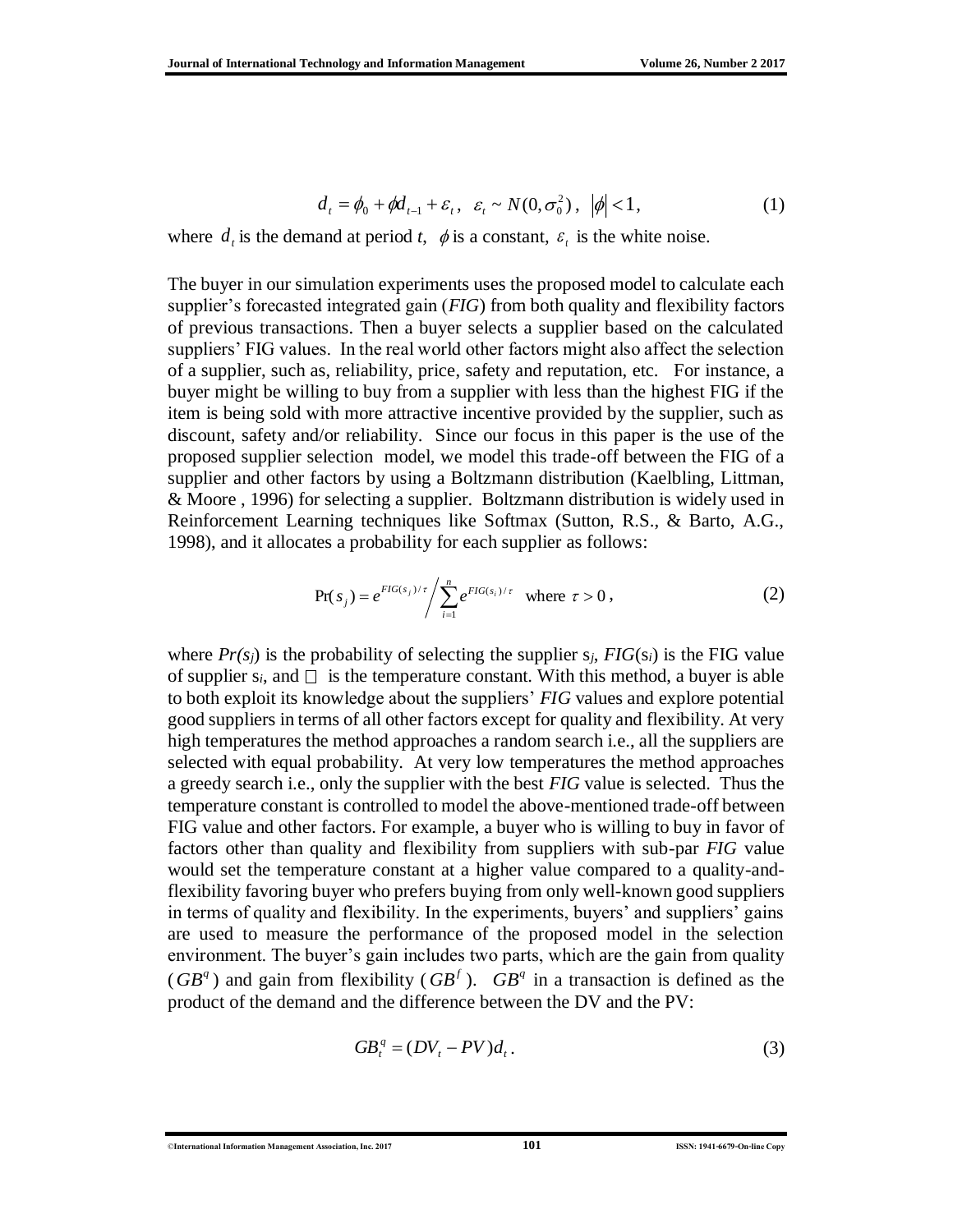And the  $GB<sup>f</sup>$  in a transaction is defined as:

$$
GB_t^f = \begin{cases} c_b(r - \bar{r})^2 PV * d_t & \text{if } r - \bar{r} \ge 0 \\ -c_b(r - \bar{r})^2 PV * d_t & \text{if } r - \bar{r} < 0 \end{cases}
$$
 (4)

where  $c<sub>b</sub>$  is the coefficient of the loss function for the buyer and  $r$  is the respond rate of the supplier in a transaction and  $r$  is the industry mean respond rate. When  $r$  is greater than  $r$ , it means the supplier's respond rate is higher than the industry average, so the buyer is gaining on the transaction due to higher than average flexibility it receives. Like the buyer, the supplier's gain ( *GS* ) also includes the two parts, the gain from quality  $(GS_t^q)$  and the gain from flexibility  $(GS_t^f)$ . The gross profit of a supplier from quality factor is defined as  $mPV$ , where  $m \ll 1$ ) is the profit margin. The gain for a supplier from quality factor depends on the *DV*, the demand in transactions and is given by:

$$
GS_t^q = [mPV + (PV - DV_t)]^* d_t.
$$
 (5)

A supplier can therefore gain more by providing a DV that is less than the PV. A supplier can gain less than the gross profit by providing a DV that is better than the PV.

And  $GS<sup>f</sup>$  in a transaction is defined as :

$$
GS_t^f = \begin{cases} -c_s (r_t - \bar{r})^2 P V_t * d_t & \text{if } (r_t - \bar{r}) \ge 0 \\ -\bar{c}_s (r_t - \bar{r})^2 P V_t * d_t & \text{if } (r_t - \bar{r}) < 0 \end{cases}
$$
(6)

where  $c_s$  is the constant of the loss function for the supplier and r is the respond rate of the supplier in a transaction and  $r$  is the industry mean respond rate. When *r* is greater than *r*, the supplier is losing on the transaction, by providing more flexibility with a respond rate higher than the industry mean respond rate. We assume that no supplier would conduct a transaction that incurs a loss, i.e.,

$$
GS_t = GS_t^q + GS_t^f > 0
$$
\n<sup>(7)</sup>

The  $DV_t$  is drawn from a normal distribution with a standard deviation of  $\Box$  and a mean of  $(1+g)PV$  for high quality service and a mean of  $(1-g)PV$  for low quality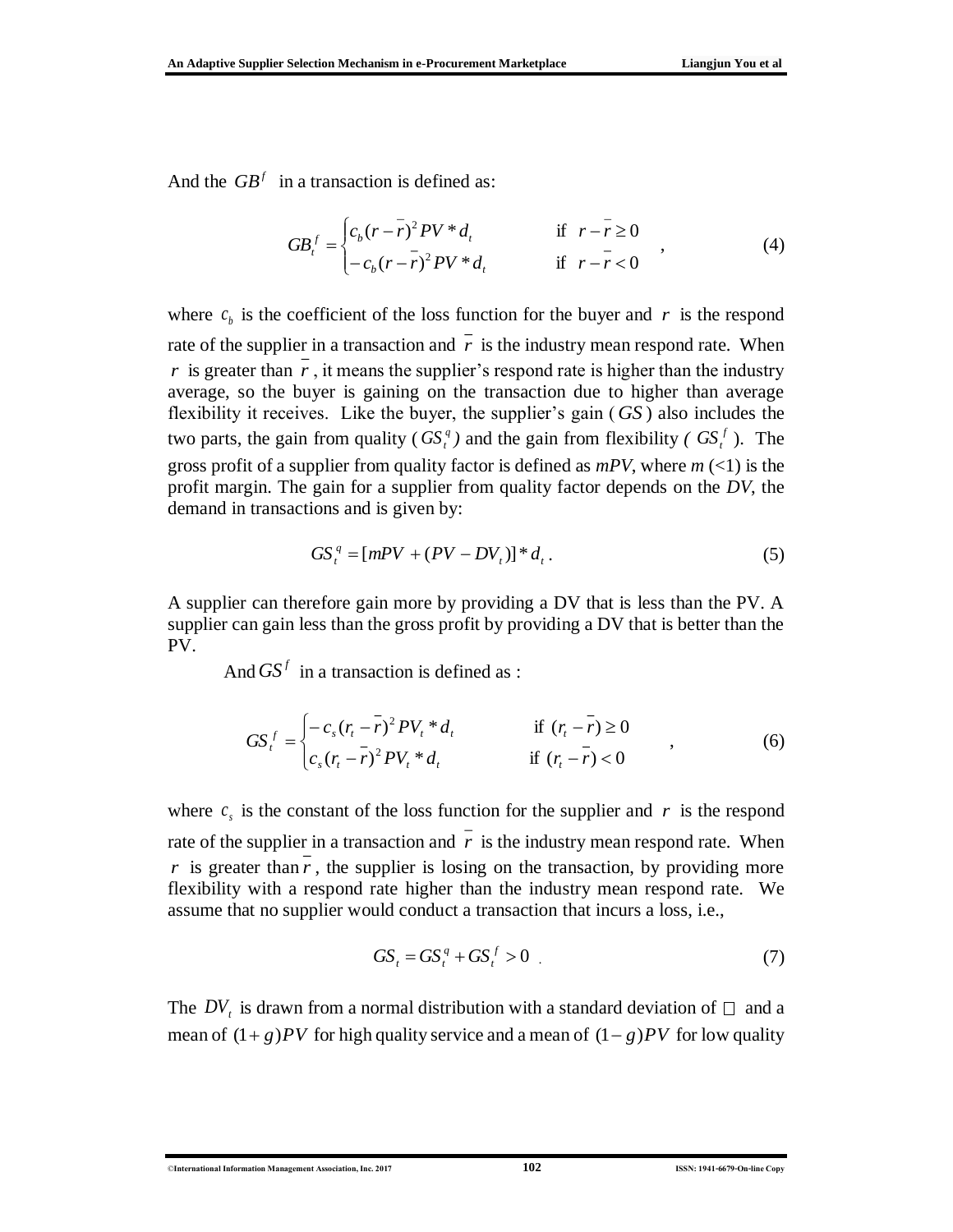service, where  $g$  (<1) is a constant. Since with more than 95% of the probability, the actual value of  $DV_t$  falls within two standard deviations of the mean, the maximum and minimum values of  $DV_t$  can be approximated as:

$$
DV_{\text{max}} = (1+g)PV + 2\sigma\,,\tag{8}
$$

$$
DV_{\min} = (1 - g)PV - 2\sigma.
$$
 (9)

The respond rate  $(r<sub>t</sub>)$  is drawn from another normal distribution with a standard deviation of  $\Box$  and a mean of  $(1+h)r$  for more flexible service and a mean of  $(1-h)$  *r* for less flexible service, where  $h$   $(\leq 1)$  is a constant. Since with more than 95% of the probability the actual value of  $r<sub>t</sub>$  falls within two standard deviation of the mean, the maximum and minimum value of  $r<sub>i</sub>$  can also be approximated as:

$$
r_{\text{max}} = (1 + h)\overline{r} + 2\sigma',\tag{10}
$$

$$
r_{\min} = (1 - h)\overline{r} - 2\sigma' \,. \tag{11}
$$

We also assume that when high-quality service is provided the actual  $DV<sub>t</sub>$  is never less than the  $PV$  and when low-quality service is provided, the actual  $DV<sub>t</sub>$  is never greater than the *PV* . Similarly, when more flexible service is provided the actual  $r_t$  is never less than the r and when less flexible service is provided the actual  $r_t$  is never greater than the *r* ,i.e.,

$$
(1-g)PV + 2\sigma < PV < (1+g)PV - 2\sigma \,,\tag{12}
$$

$$
(1-h)r + 2\sigma' < r < (1+h)r - 2\sigma' \tag{13}
$$

By Eq. (12), we get,

$$
\sigma < \frac{gPV}{2} \tag{14}
$$

By Eq. (13) , we get,

$$
\sigma' < \frac{h\bar{r}}{2} \tag{15}
$$

©**International Information Management Association, Inc. 2017 103 ISSN: 1941-6679-On-line Copy**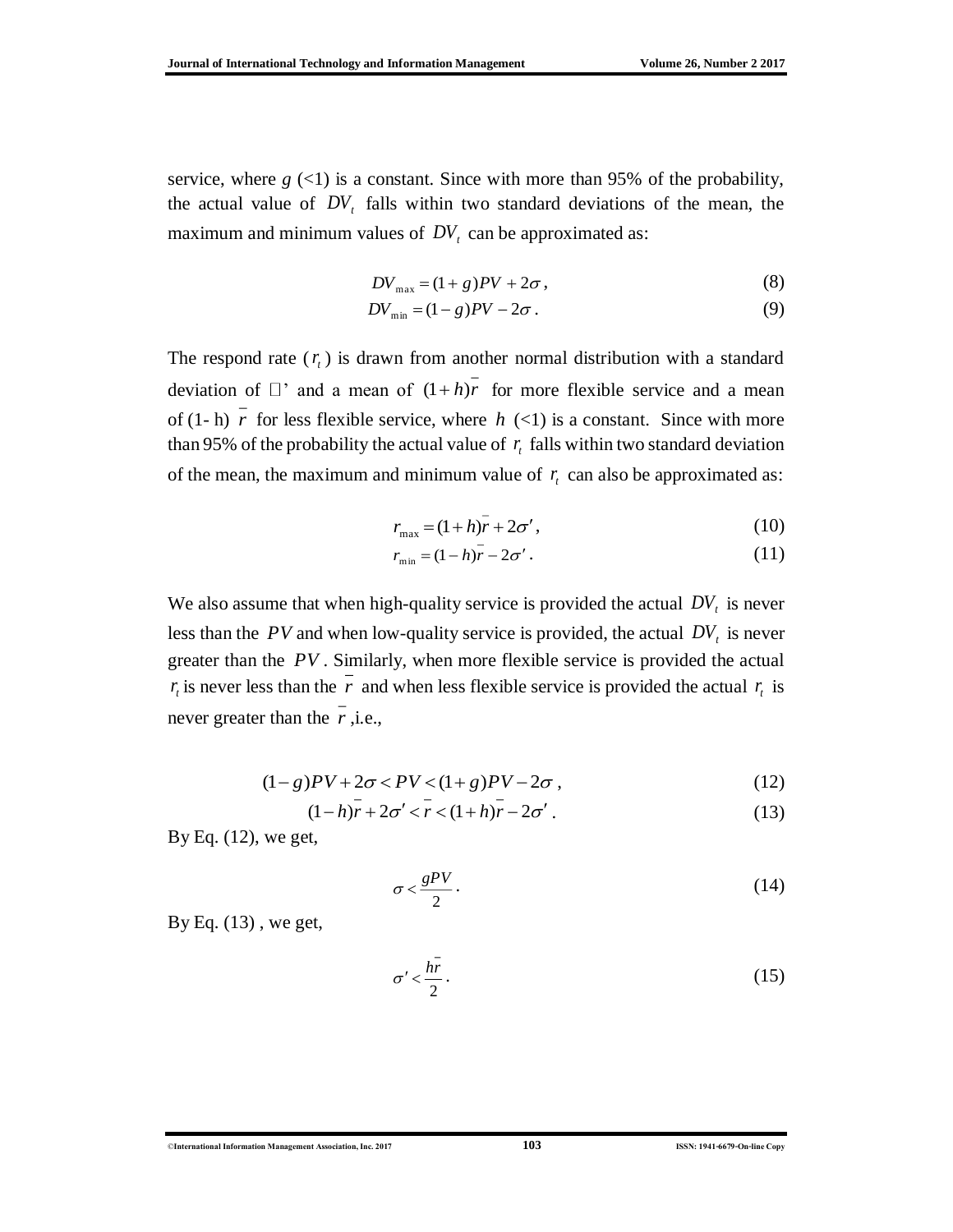When  $DV_t$  is highest and  $r_t$  is greater than r, the LHS of Eq.(7) has the smallest value. Combining equations  $(6)$ ,  $(7)$ ,  $(8)$  and  $(10)$  we get:

$$
(rt - \bar{r})^2 < \frac{(m - g)PV - 2\sigma}{c_s PV},\tag{16}
$$

$$
\frac{1}{r} - \sqrt{\frac{(m-g)PV - 2\sigma}{c_s PV}} < r_t < \frac{1}{r} + \sqrt{\frac{(m-g)PV - 2\sigma}{c_s PV}} \,. \tag{17}
$$

Since  $(r<sub>i</sub> - r)<sup>2</sup> \ge 0$ , it implies that  $(m - g)PV \ge 2\sigma$ , i.e.,

$$
\sigma \le \frac{(m-g)PV}{2} \,. \tag{18}
$$

Since  $\Box \Box > 0$ , it also implies that  $m > g$ . The above equations are used to determine values for the constants *m* and *g*, and for the standard deviations  $\Box \Box$  and  $\Box'$ . Using the maximum and minimum values of  $DV<sub>t</sub>$  from equations (8) and (9) we further get the following inequality for the value of  $DV_t$ :

$$
(1-g)PV - 2\sigma \le DV_t \le (1+g)PV + 2\sigma. \tag{19}
$$

From (6), we have

$$
(GStf)max = cs ((1-h)\overline{r} - 2\sigma' - \overline{r})^2 PV * dt, when rt = (1-h)\overline{r} - 2\sigma'
$$
 (20)

and,

$$
(GStf)min = -cs((1+h)\overline{r} + 2\sigma'-\overline{r})^2 PV * dt, when rt = (1+h)\overline{r} + 2\sigma' \qquad . (21)
$$

Combining equations $(5)$ ,  $(7)$ ,  $(8)$  and  $(21)$  we get,

$$
\sigma \le \frac{(m-g)PV - c_s(h\bar{r} + 2\sigma')^2 PV}{2}.
$$
\n(22)

In our simulation, all the parameter values were determined by either complying with standard simulation practices or conducting informal sensitivity analysis. For example, in order to find the temperature constant  $\tau$  in Boltzmann's distribution (Eq. 2), which controls the trade-off between the *FIG* value and other factors in selecting suppliers, we applied a sensitivity analysis with three values for  $\tau = 0.02$ , 0.2, and 2 and determined that  $\tau = 0.2$  resulted in the best trade-off.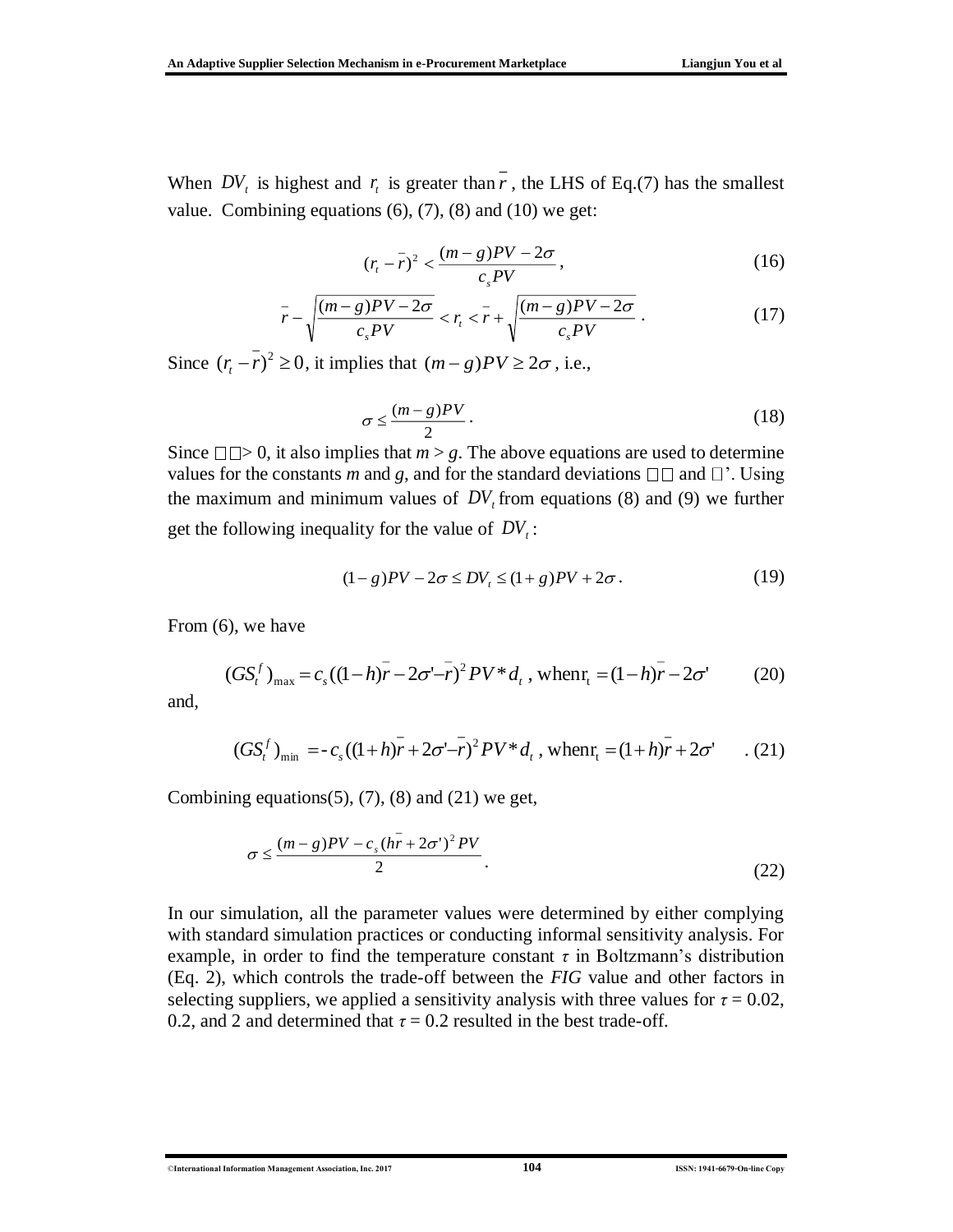There were 24 buyers, and 8 suppliers, of which 2 suppliers of each type (Q0.8F0.8, Q0.6F0.6, Q0.4F0.4, Q0.2F0.2) in all of our simulation experiments. And the PV of the item was set at 8.0. The profit margin *m* was set at 0.3; the constant *g* was set at 0.2; the constant of  $h$  was set at 0.2; the average respond rate of  $r$  was set at 0.5. The  $c<sub>b</sub>$  and  $c<sub>s</sub>$  were set at 0.5 for Eqs. (4) and (6), respectively. The standard deviation  $(\square')$  for the respond rate of the supplier was set at 0.045 and r was set to 0.5 to satisfy Eq.(15). The standard deviation  $(\square)$  for the DV for the item was set at 0.295 to satisfy Eqs.(14),(18),(22). The  $\phi_0$  and  $\phi_1$  in Eq. (1) was set at 20 and 0.2, respectively.

When learning is adopted, a buyer selects suppliers based on these suppliers performance in the previous immediate *n* periods in terms of  $GB_t^q$  and  $GB_t^f$ . For each supplier, the forecast integrity gain value (FIG) is calculated first, and then Boltzmman algorithm (Kaelbling, Littman & Moore, 1996) is adopted to select a supplier. Boltzmman algorithm assigns high probability to suppliers with higher FIG values. The FIG at tick *t* in term of  $GB_t^q$  and  $GB_t^f$  is calculated as follows:

$$
FIG(t) = \frac{a_q \cdot \frac{\sum_{i=t-n}^{t-1} NormalizedGB_q}{volume} + a_f \cdot \frac{\sum_{i=t-n}^{t-1} NormalizedGB_f}{volume}},
$$
(23)

where  $\sum$ *NormalizedGB*<sub>q</sub>  $\sum_{i=1}^{t-1}$  *NormalizedGB<sub>q</sub>* is the sum of normalized gain of all buyers in term of  $i = t - n$  $\iota$  –

quality from the evaluated supplier in the previous n periods;  $\sum$  *Normalized GB<sub>f</sub> t i t <sup>n</sup> NormalizedGB*  $=i-$ 1 is the sum of normalized gain of all buyers in terms of flexibility from the evaluated

supplier in the previous n periods; volume is the number of items traded between the evaluated supplier and all buyers in the previous *n* periods,  $a_q$  and  $a_f$  are the learnt coefficients for quality gain and flexibility gain parts, respectively.

The coefficients are learnt by a buyer using the following equation;

$$
a_q(t+1) = a_q(t) + \eta_q(Normalized GB_q(t) - \frac{\sum_{i=t-n}^{t-1} NormalizedGB_q}{volume})
$$
 and (24)

©**International Information Management Association, Inc. 2017 105 ISSN: 1941-6679-On-line Copy**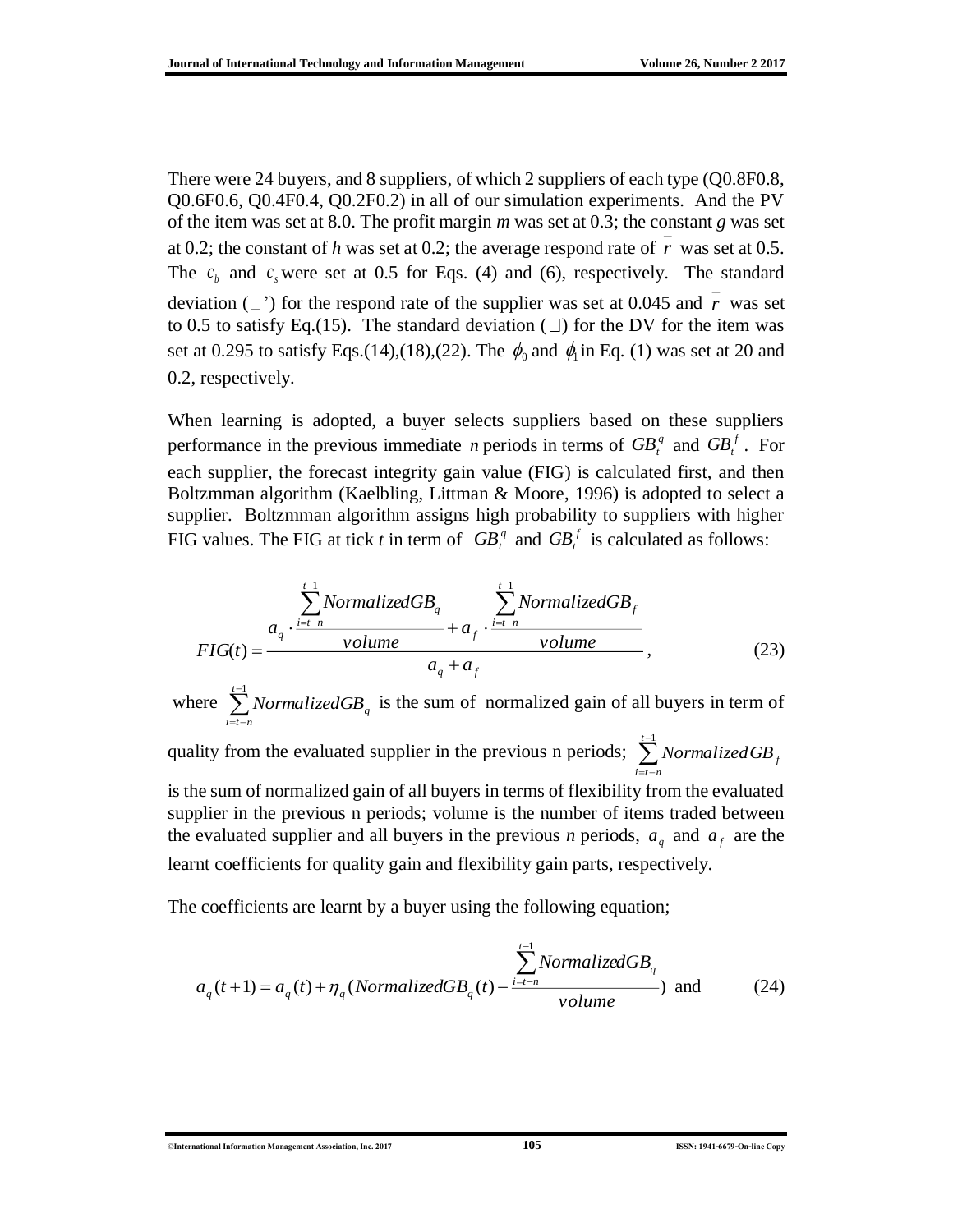$$
a_f(t+1) = a_f(t) + \eta_f \left( NormalizedGB_f(t) - \frac{\sum_{i=t-n}^{t-1} NormalizedGB_f}{volume}\right)
$$
 (25)

where  $\eta_q$ ,  $\eta_f$  are the learning rates for *aq* and *af*, respectively. *Normalized* GB<sub>q</sub>(*t*) and *NormalizedGB*  $_f$  (*t*) are the normalized quality gain and normalized flexibility gain of the buyer from the transaction between the evaluated supplier and the buyer at tick t, respectively. The following parameters and values are used in all the experiments:

| Notation                      | Description                                            | Value |
|-------------------------------|--------------------------------------------------------|-------|
| m                             | Profit margin for supplier                             | 0.3   |
| g                             | The deviation control constant of DV                   | 0.2   |
| PV                            | Posted value of the item in unit in term of quality    | 8     |
| <b>DV</b>                     | Delivered value of the item in unit in term of quality |       |
| $\sigma$                      | STD of the DV                                          | 0.295 |
| r                             | The respond rate in a transaction of the supplier      |       |
|                               | The average respond rate in the designated industry    | 0.5   |
| h                             | The deviation control constant of the respond rate     | 0.2   |
| c <sub>s</sub>                | The constant for the supplier's loss function          | 0.5   |
| $\sigma'$                     | The STD of the respond rate of a supplier              | 0.045 |
| $\mathbf{C}$                  | The constant for the buyer's loss function             | 0.5   |
| $\phi_{\scriptscriptstyle 0}$ | Constant in equation $(1)$                             | 20    |
| $\phi$                        | Constant in equation $(1)$                             | 0.2   |
|                               | The number of immediate previous periods used to       |       |
| n                             | calculate FIG value                                    | 50    |

In next section we present the results of the simulation experiments testing the performance of the proposed selection model.

### **RESULTS AND DISCUSSION**

#### **BASE CASE**

We first carry out simulation experiments comparing the following supplier selection models: Traditional, Static and Dynamic. In the Traditional model, which is the a benchmark the buyer checks whether the supplier selection in the previous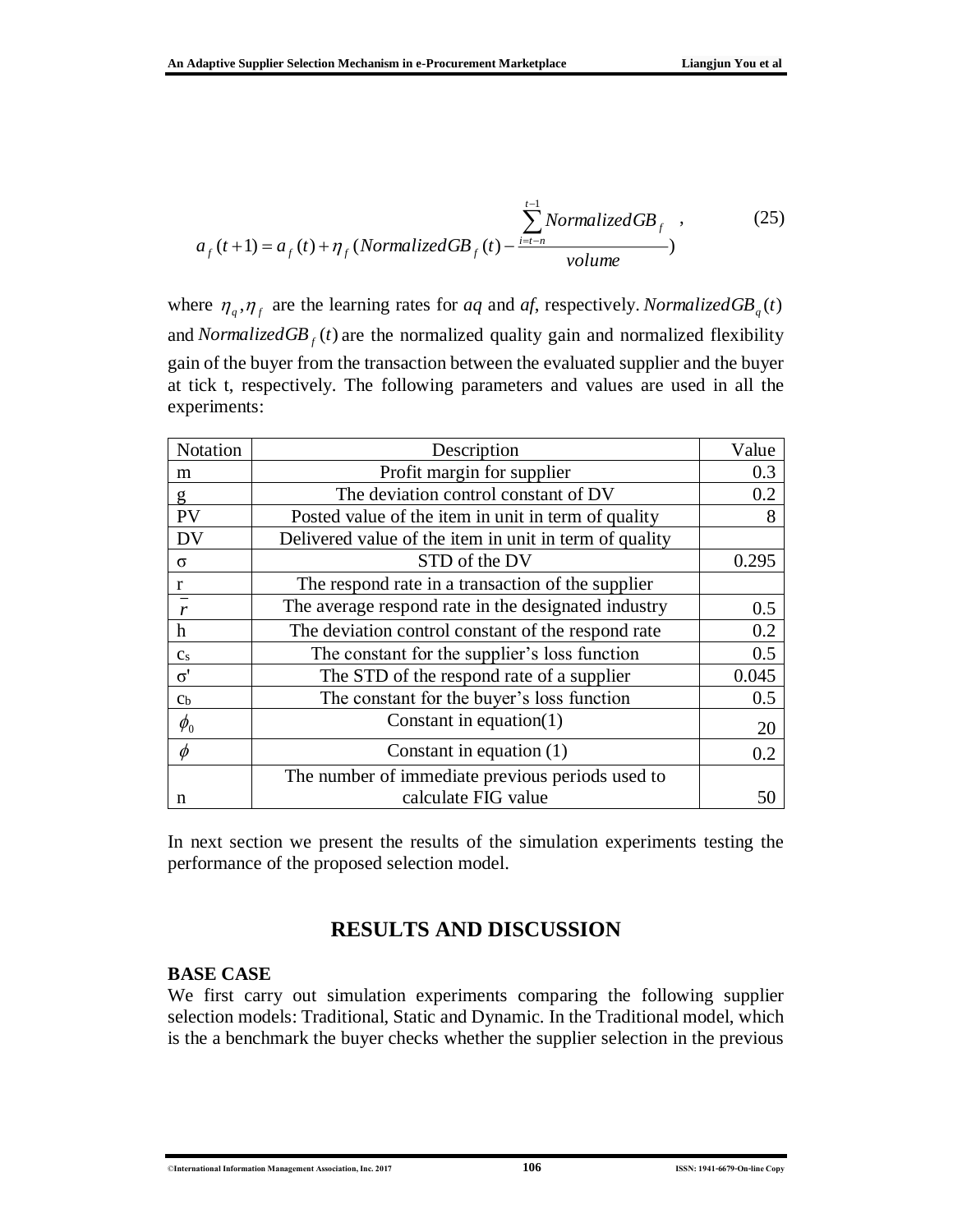iteration improved its gain. If it did then it selects the same supplier. If it did not improve the buyer's gain then it randomly picks another supplier. On iteration 0 it picks a supplier randomly and picks the same supplier on iteration 1. From iteration 2 it follows the rule mentioned above. For the Static model, we use a fixed set of coefficients  $a_q$  and  $a_f$  to calculate FIG in eq. (23). For the Dynamic model, we use learning to dynamically adapt the coefficients *a<sup>q</sup>* and *af* using eq. (24) and (25). The simulation is run for 1000 iterations and the average gain over the last 100 iterations is recorded. Each experiment is then repeated 10 times, and the average of those 10 runs is reported in the results.

The goal of an ideal supplier selection model should be to maximize the gains of buyers and suppliers who provide higher quality and flexibility, like Q0.8F0.8 suppliers. At the same time, it should also penalize the lower quality and flexible suppliers like Q0.4F0.4 and Q0.2F0.2 suppliers to discourage such suppliers from dominating the marketplace.

Table 1 presents the results comparing the relative performance of the three supplier selection models on the buyer gain as well as the different suppliers' gain. It shows that while the Static model is better than the Traditional model, the Dynamic model is the best in terms of improving the gains for the buyers and the suppliers with higher quality and flexibility while penalizing those suppliers with lower quality and flexibility. The table also gives the results of paired-*t* test to show that all the improvements are statistically significant. The Dynamic model is able to increase the buyer's gain over the Traditional model by more than 500% while increasing it by more than 15% over the Static model. It increases the higher quality supplier's gain by more than 85% and 20% respectively over the Traditional and Static models. We plot the same results in figures 2 and 3 showing the relative improvement brought on by the Dynamic model over the traditional and static models on the buyer's gain and the high quality supplier (Q0.8F0.8). The error bars in the plot show the variability in the results. Figure 4 shows the same result for the lower quality supplier (Q0.2F0.2) demonstrating that the dynamic model is the best in penalizing lower quality suppliers.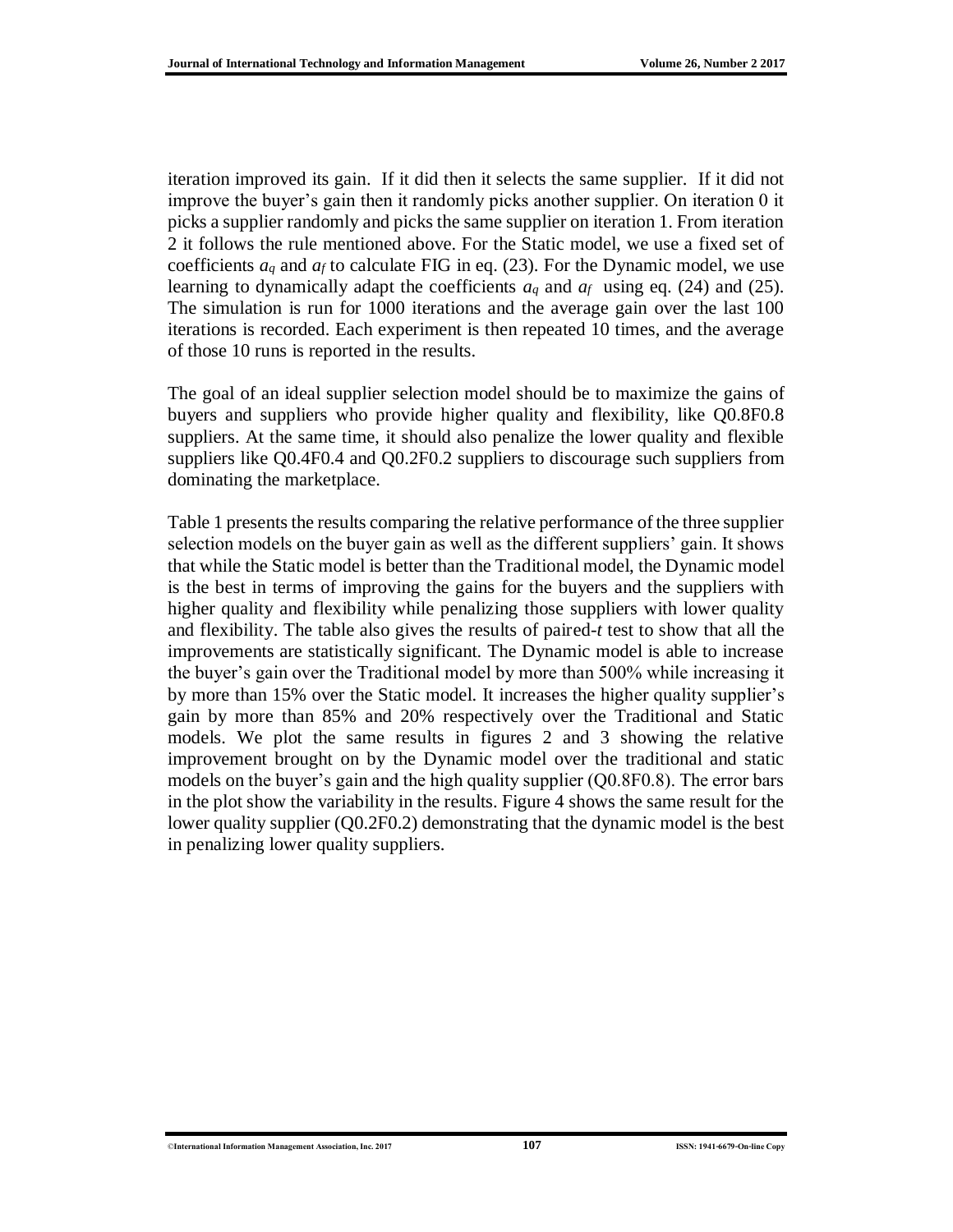|                                            |                |          | <b>Suppliers' Gain</b> |              |              |          |
|--------------------------------------------|----------------|----------|------------------------|--------------|--------------|----------|
| <b>Supplier Selection</b><br><b>Models</b> |                | Buyer's  | <b>Q0.8F</b>           | <b>Q0.6F</b> | <b>Q0.4F</b> | 00.2F    |
|                                            |                | Gain     | 0.8                    | 0.6          | 0.4          | 0.2      |
|                                            | Avg            | 47.76    | 244.15                 | 308.51       | 370.72       | 411.27   |
| <b>Traditional</b>                         | Std/A          |          |                        |              |              |          |
|                                            | vg             | 7.51     | 0.83                   | 0.76         | 0.63         | 0.53     |
|                                            | Avg            | 260.06   | 378.80                 | 323.52       | 251.09       | 168.93   |
|                                            | Std/A          |          |                        |              |              |          |
| <b>Static</b>                              | vg             | 1.44     | 0.76                   | 0.73         | 0.70         | 0.77     |
|                                            | $P_{\rm W}/Tr$ |          | 2.49E-                 |              | 3.10E-       | $1.05E-$ |
|                                            | ad             | 3.49E-05 | 06                     | n.s.         | 07           | 09       |
|                                            | Avg            | 301.10   | 456.92                 | 312.05       | 193.67       | 118.65   |
|                                            | Std/A          |          |                        |              |              |          |
|                                            | vg             | 1.34     | 0.73                   | 0.79         | 0.82         | 0.93     |
| <b>Dynamic</b>                             | Pw/Tr          |          | 2.08E-                 |              | $6.43E-$     | $1.22E-$ |
|                                            | ad             | 1.27E-06 | 09                     | n.s.         | 08           | 11       |
|                                            | $P_{W}/St$     |          | 4.06E-                 |              | 4.98E-       | 8.01E-   |
|                                            | at             | 9.20E-02 | 04                     | n.s.         | 04           | 05       |

**Table 1. Relative performance of different supplier selection models for base case**



*Figure 2. Performance of buyer's gain under base case*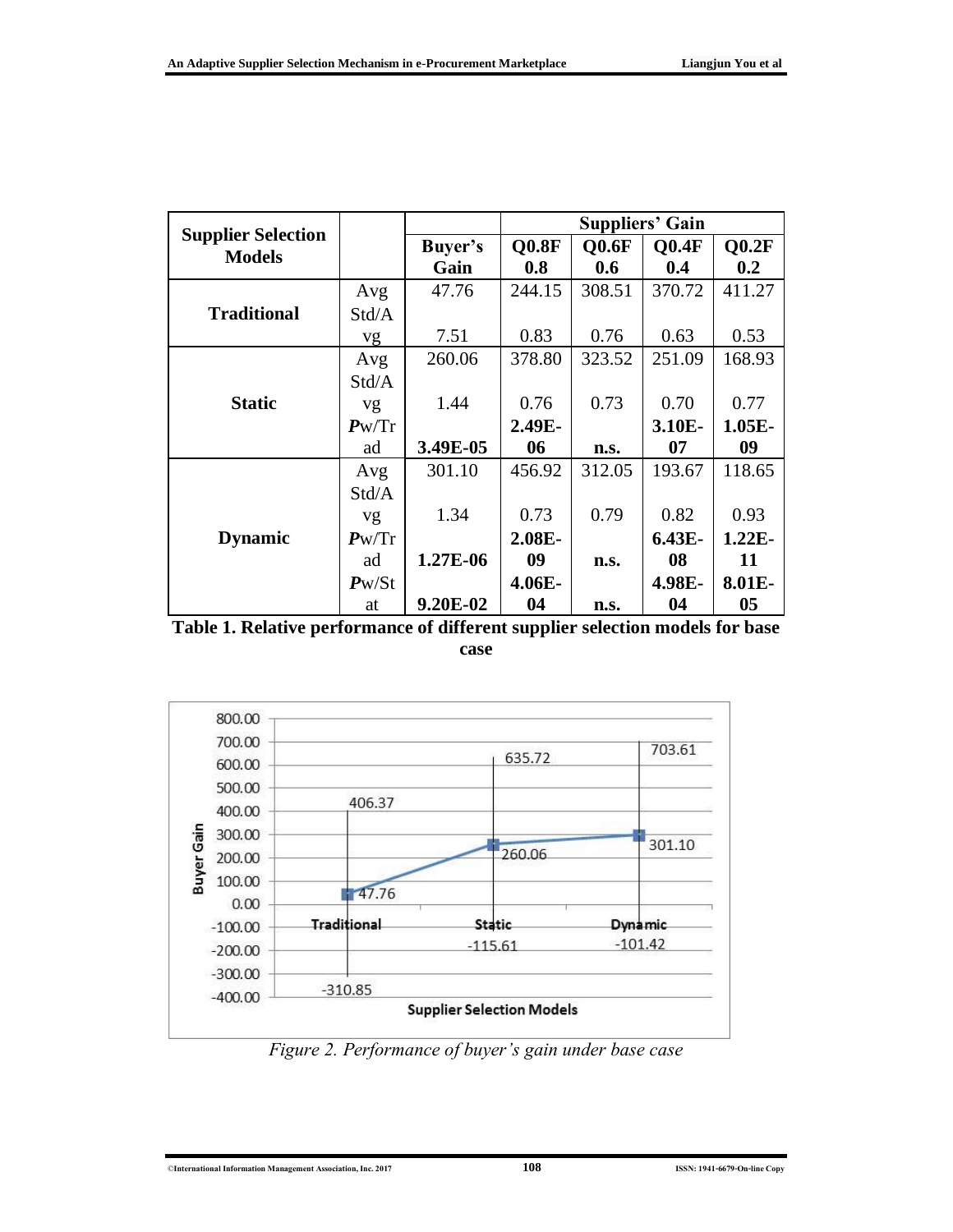

*Figure 3. Performance of Q0.8F0.8 supplier's gain under base case*



*Figure 4. Performance of Q0.2F0.2 supplier's gain under base case*

©**International Information Management Association, Inc. 2017 109 ISSN: 1941-6679-On-line Copy**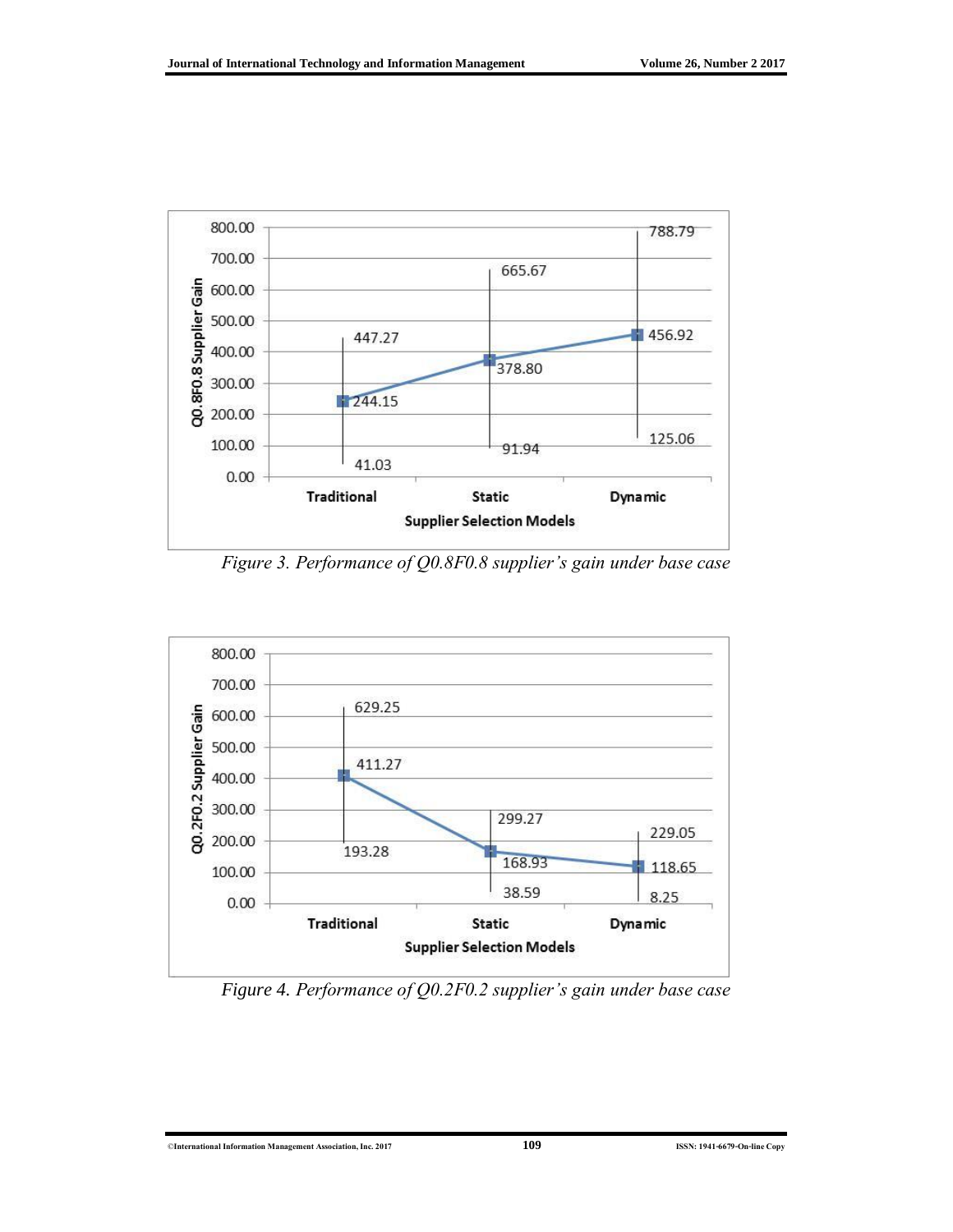#### **SENSITIVITY ANALYSIS**

For validity of the results and to ensure that the results are not an artifact of certain parameter values, we carried out sensitivity analysis of various parameters. In all cases we found that the relative performance of the dynamic model did not change with the change in the parameter values. Below we present results for two such sensitivity analysis simulation experiments.

Since in a realistic setting the past tick's (t-1) gain is usually not available immediately, it has to be estimated and there can be noise in that estimate. We carried out simulation experiments to test the robustness of the dynamic model in the presence of noisy estimates. In the first set of simulation experiments we consider adding positive noise of 10% of the average gain to the value of last tick's gain that is used in any computation for the supplier selection. The actual gain values that are reported for performance results are not changed. In other words, the traditional model uses the noisy value of the gain from the past tick to decide whether to switch the supplier. For the dynamic and static models we use the noisy gain values in the FIG values computed using equation (23). In the second set of simulation experiments we add negative noise in the amount of 10% of the average gain.

Tables 2 and 3 show the results comparing the relative performance of the three supplier selection models on the buyers gain as well as the different suppliers' gain for the positive and negative noise, respectively. Although the individual gains of the buyer and suppliers change with the addition of the noise, the relative performance of both the static and dynamic models remains the same. This shows that the dynamic model is robust even in the presence of noise and not only provides the best gain for buyers and high quality suppliers but also is able to discriminate against and penalize low quality suppliers.

|                                            |       |                 | <b>Suppliers' Gain</b> |              |              |              |
|--------------------------------------------|-------|-----------------|------------------------|--------------|--------------|--------------|
| <b>Supplier Selection</b><br><b>Models</b> |       | Buyer's<br>Gain | Q0.8F<br>0.8           | Q0.6F<br>0.6 | O0.4F<br>0.4 | Q0.2F<br>0.2 |
|                                            | Avg   | 33.30           | 239.18                 | 310.23       | 376.01       | 423.69       |
| <b>Traditional</b>                         | Std/A |                 |                        |              |              |              |
|                                            | vg    | 10.75           | 0.81                   | 0.74         | 0.64         | 0.52         |
|                                            | Avg   | 261.30          | 385.76                 | 315.94       | 244.00       | 175.40       |
| <b>Static</b>                              | Std/A |                 |                        |              |              |              |
|                                            | vg    | 1.41            | 0.74                   | 0.73         | 0.70         | 0.76         |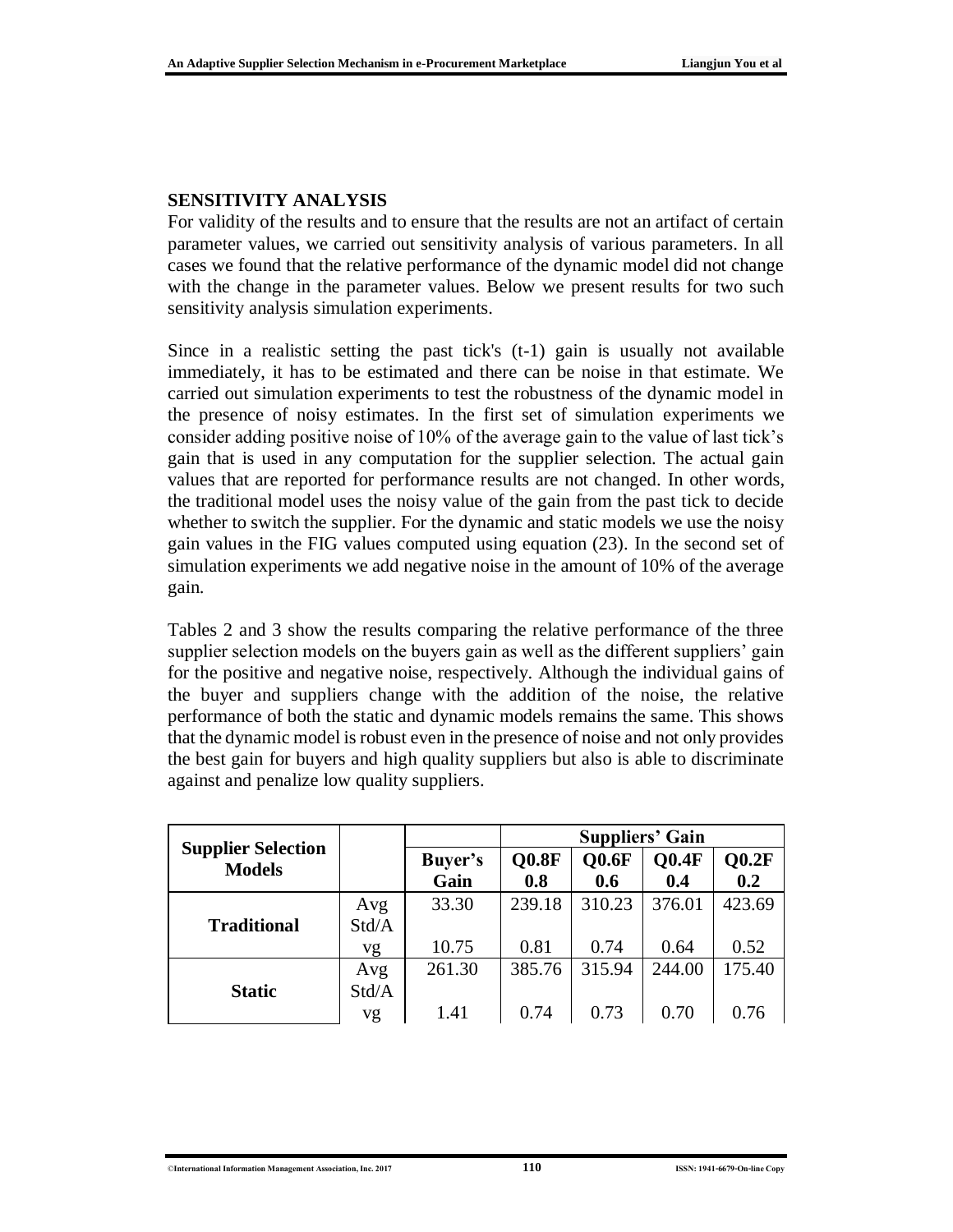|                | Pw/Tr          |          | $1.05E-$ |        | 1.30E- | 6.37E-         |
|----------------|----------------|----------|----------|--------|--------|----------------|
|                | ad             | 1.94E-06 | 07       | n.s    | 08     | 10             |
|                | Avg            | 302.94   | 450.32   | 311.89 | 208.82 | 108.43         |
|                | Std/A          |          |          |        |        |                |
|                | vg             | 1.31     | 0.72     | 0.76   | 0.74   | 0.95           |
| <b>Dynamic</b> | $P_{\rm W}/Tr$ |          | 7.93E-   |        | 4.08E- | $6.45E-$       |
|                | ad             | 1.07E-07 | 09       | n.s    | 09     | <b>11</b>      |
|                | $P_{W}/St$     |          | 1.96E-   |        | 3.20E- | 1.36E-         |
|                | at             | 7.26E-03 | 05       | n.s    | 03     | 0 <sub>5</sub> |

|                       | Table 2. Relative Performance of Different Supplier Selection Models for |  |  |
|-----------------------|--------------------------------------------------------------------------|--|--|
| <b>Positive Noise</b> |                                                                          |  |  |

|                                            |            |          | <b>Suppliers' Gain</b> |                     |        |           |
|--------------------------------------------|------------|----------|------------------------|---------------------|--------|-----------|
| <b>Supplier Selection</b><br><b>Models</b> |            | Buyer's  | <b>Q0.8F</b>           | $O$ <sub>0.6F</sub> | O0.4F  | Q0.2F     |
|                                            |            | Gain     | 0.8                    | 0.6                 | 0.4    | 0.2       |
| <b>Traditional</b>                         | Avg        | 67.38    | 240.42                 | 311.53              | 360.94 | 402.13    |
|                                            | Std/A      |          |                        |                     |        |           |
|                                            | vg         | 5.52     | 0.82                   | 0.73                | 0.64   | 0.55      |
| <b>Static</b>                              | Avg        | 247.62   | 390.26                 | 320.78              | 254.18 | 169.57    |
|                                            | Std/A      |          |                        |                     |        |           |
|                                            | vg         | 1.57     | 0.73                   | 0.73                | 0.72   | 0.77      |
|                                            | Pw/Tr      |          | 8.52E-                 |                     | 6.28E- | $2.12E-$  |
|                                            | ad         | 2.93E-06 | 08                     | n.s                 | 07     | <b>10</b> |
| <b>Dynamic</b>                             | Avg        | 300.65   | 450.00                 | 320.83              | 199.38 | 111.54    |
|                                            | Std/A      |          |                        |                     |        |           |
|                                            | vg         | 1.34     | 0.72                   | 0.74                | 0.78   | 0.98      |
|                                            | Pw/Tr      |          | $2.41E-$               |                     | 8.24E- | 8.88E-    |
|                                            | ad         | 1.47E-06 | 08                     | n.s                 | 09     | <b>10</b> |
|                                            | $P_{W}/St$ |          | 4.04E-                 |                     | 1.39E- | $1.32E-$  |
|                                            | at         | 8.41E-03 | 04                     | n.s                 | 04     | 05        |

**Table 3. Relative Performance of Different Supplier Selection Models for Negative Noise**

Fig. 5 summarizes the performance of the three models in terms of the distribution of the total gain among the buyers and suppliers across three different scenarios including the base scenario, one with positive noise and one with the negative noise. The dynamic model not only provides the best gain for the buyers, but also is the most robust in the presence of noise.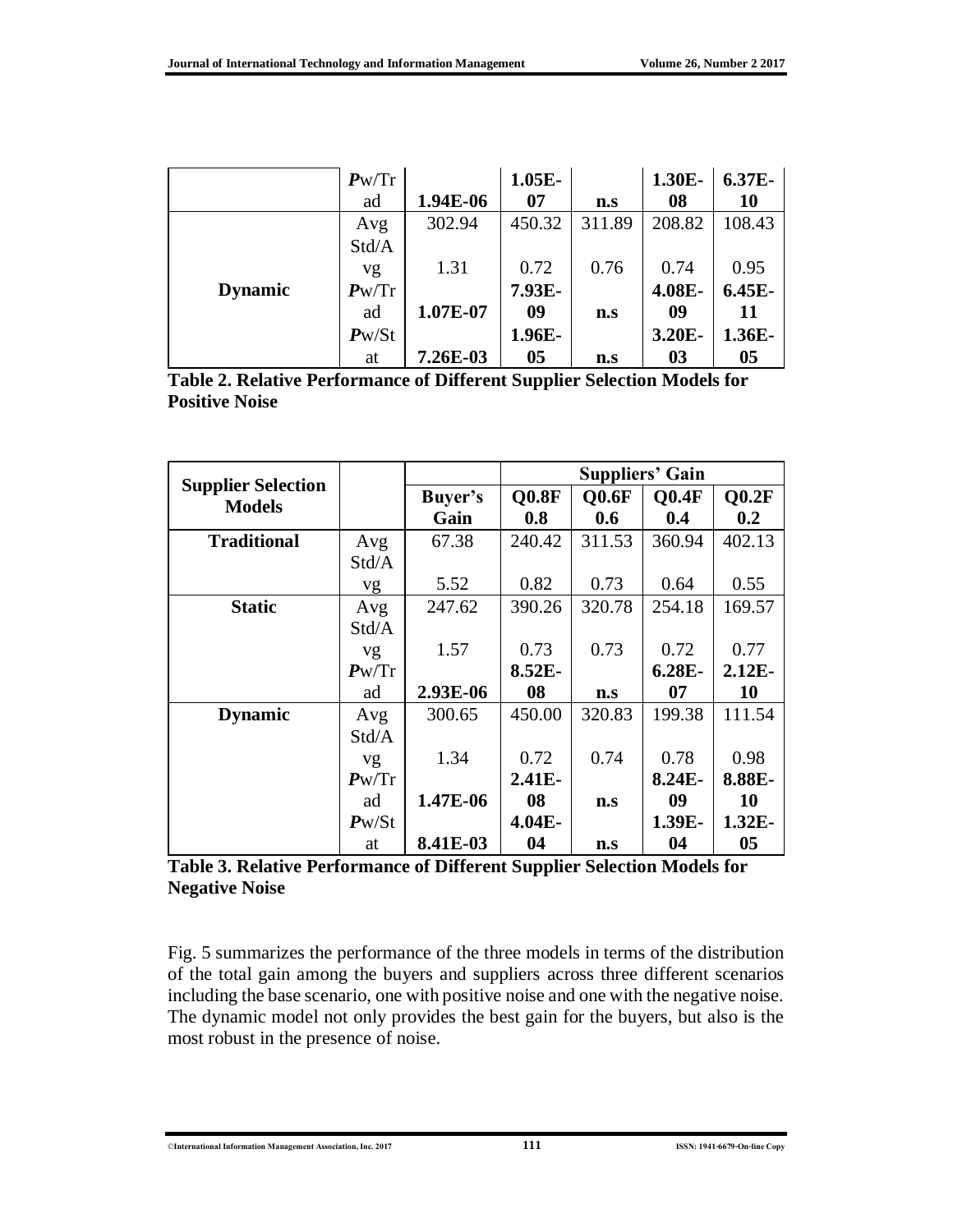

*Figure 5. Distribution of total gain across models for different scenarios*

### **CONCLUSIONS**

In the research, a dynamic supplier selection model is proposed, which provides a robust mechanism for selecting high quality and highly flexible suppliers that is not easily affected by noisy estimates of the actual gain from previous iterations. And a multi-agent simulation system was created to simulate the interactions among buyers and suppliers in an E-Procurement marketplace to test the proposed model. The performance of the proposed dynamic model was compared to that of other competing models. Results showed that the dynamic model outperformed other models in terms of rewarding buyers and desirable suppliers with better returns, in terms of identifying and discriminating against low quality and low flexible suppliers with less returns, and in terms of being robust in the presence of noise.

### **LIMITATIONS**

There are several limitations of the model proposed here. First, it requires a centralized system that functions both as the repository of the past transaction data for the buyers and suppliers and as the computation center to periodically calculate the all the needed FIG values. Although it is not uncommon for a number of major E-Procurement marketplaces to provide such a centralized system, our model undoubtedly demands tremendous computational resources based on the fact that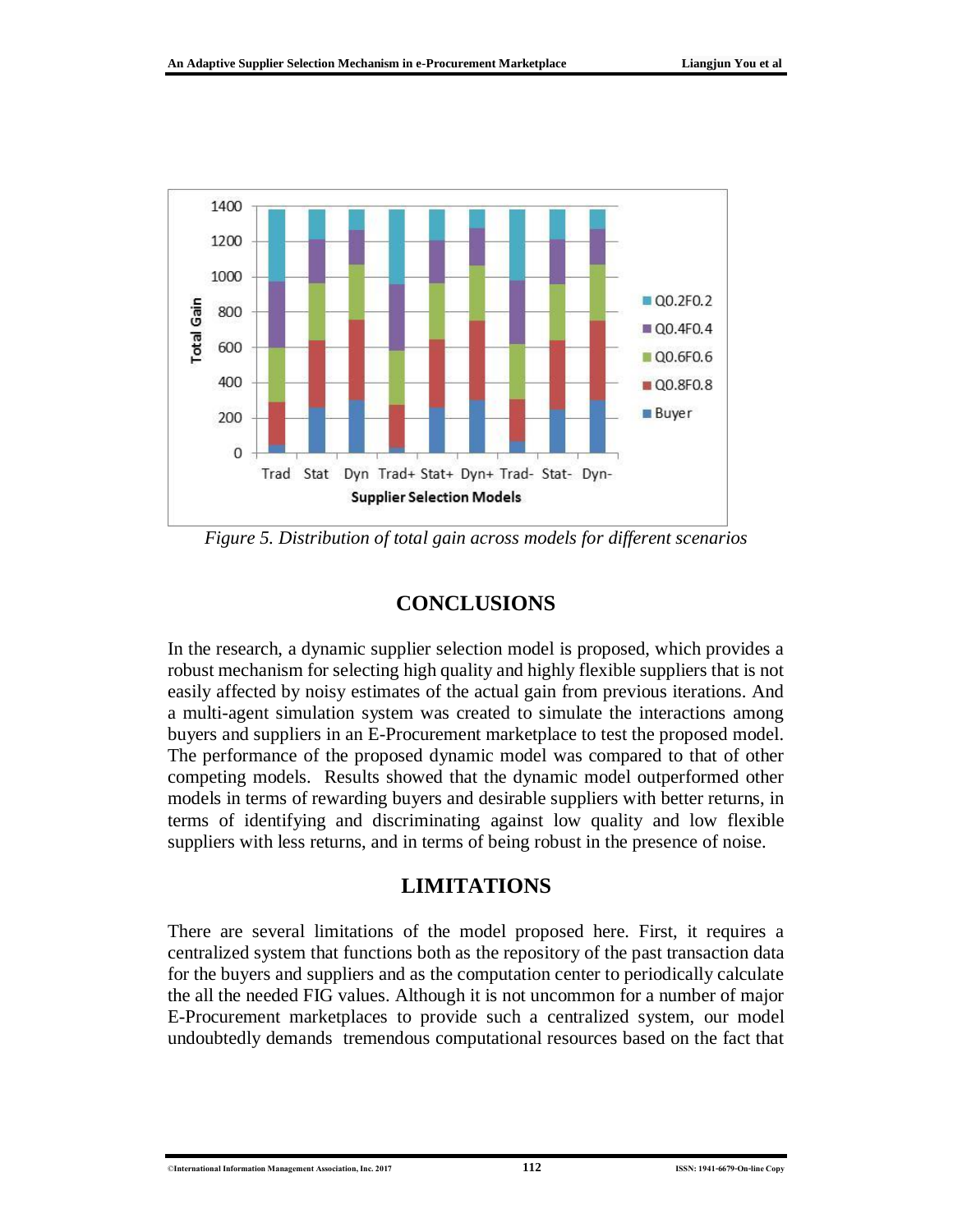after each transaction the FIG values of each supplier has to be recalculated separately for each buyer. Our solution is to design and implement a more efficient distributed system for this model in the future. Finally, our study is limited to the investigation of how the use of a given supplier selection model influences the performance of the suppliers and buyers that are stick to one given strategy. However, one of the key purposes of the mechanism design is to change the agents' behavior for better and encourage their cooperation. Another limitation is that our experiment does not cover the cases of suppliers that are high quality and low performance or vice versa, since the preferred selection result would also relies on which factor is more important to the buyers. As all simulation related researches, due to the limit of resources, a study cannot exhaust all possibilities in reality, it can only test and investigate the most interesting scenario.

## **FUTURE WORK**

As mentioned in the limitations, we are to conduct more experiments to test other interesting scenario, such as situations with the presence of high-quality-andlow- performance suppliers plus the low-quality-and-high-performance suppliers to see if the proposed model still outperform other models. We consider studying the potential impact of different levels of noise on the performance of the proposed model. We also consider comparing the performance of the proposed model with other promising selection models in the E-Procurement marketplace. We are to take population ecology approach to see the evolution of the behavior of suppliers and buyers to determine which model works the best to lead to the cooperation among the suppliers and buyers. For instance, the suppliers could dynamically choose a strategy and switch from being high quality to low quality or vice versa, if it helps improve their gain, or the strategic suppliers could dynamically determine when and how to alter their flexibility. The buyers could also be designed more adaptive by allowing them to learn other parameters, for example, the temperature constant in Boltzmann distribution to improve their profit.

### **REFERENCES**

- Bai, C., & Sarkis, J. (2010). Integrating sustainability into supplier selection with grey system and rough set methodologies. International Journal of Production Economics, 124, 252-264.
- Barua, A., Ravindran, S., & Whinston, A. (1997). Efficient selection of suppliers over the Internet. Journal of Management Information Systems. 13(4), 117- 137.

©**International Information Management Association, Inc. 2017 113 ISSN: 1941-6679-On-line Copy**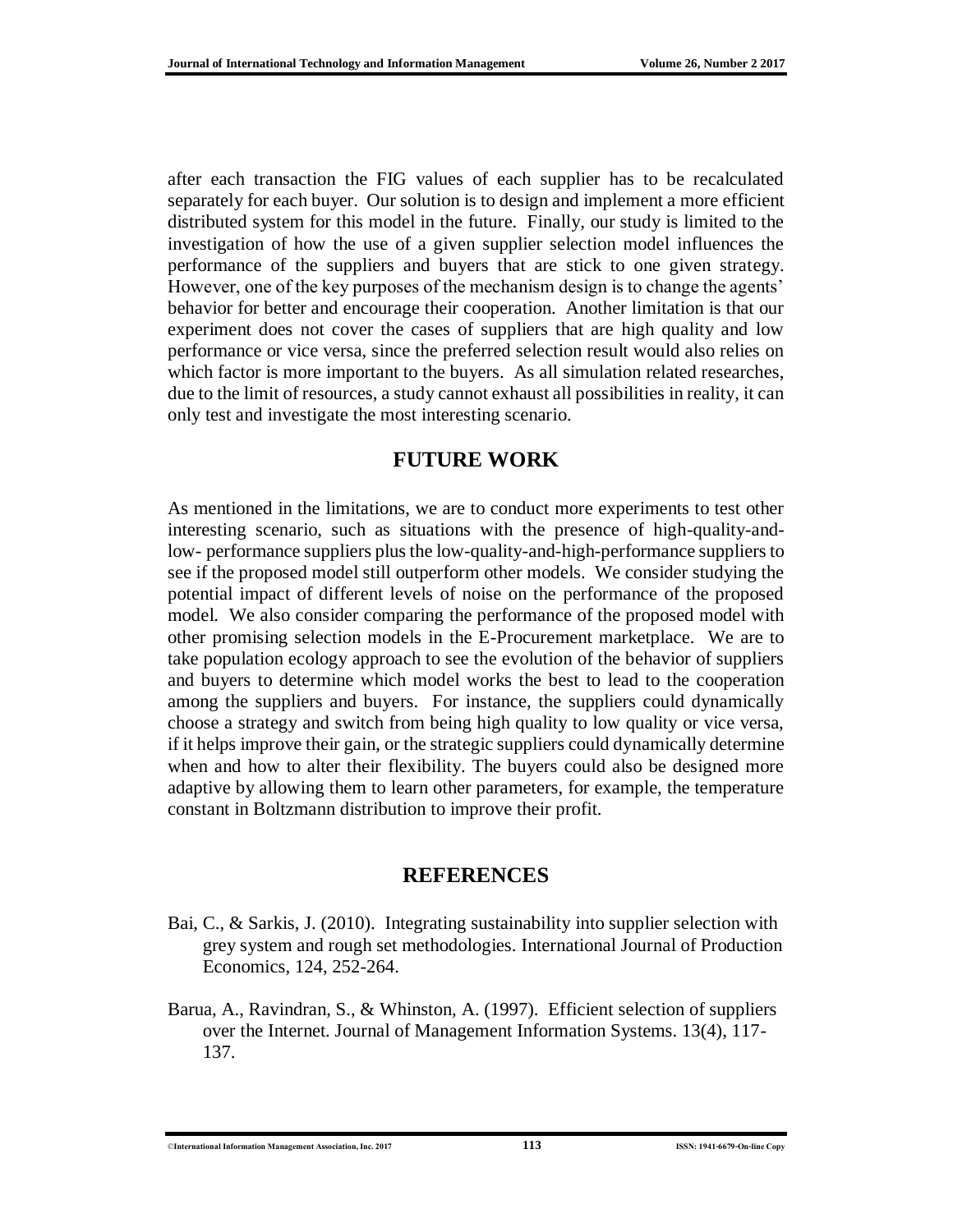- Bottani, E., & Rizzi, A. (2005). A fuzzy multi-attribute framework for supplier selection in an e-procurement environment. International Journal of Logistics: Research and Applications. 8(3), 249-266.
- Box, G., Jenkins, G., & Reinsel, G. (1994). Time series analysis: forecasting and control. Prentice Hall International, Inc.
- Che, Z.H. (2010). A genetic algorithm-based model for solving multi-period supplier selection problem with assembly sequence. International Journal of Production Research. 48(15), 4355-4377.
- Genovese, A., Lenny, K. S., Bruno, G., & Esposito, E. (2013). Greener supplier selection: state of the art and some empirical evidence. International Journal of Production Research, 51(10), 2868-2886.
- Ghorbani, M., Arabzad, M.S., & Shahin, A. (2013). A novel approach for supplier selection based on the Kano model and fuzzy MCDM. International Journal Of Production Research, 51(18), 5469-5484.
- Govindan, K., & Sivakumar, R. (2016). Green supplier selection and order allocation in a low-carbon paper industry: integrated multi-criteria heterogeneous decision-making and multi-objective linear programming approaches. Annals of Operations Research, 238(1/2), 243-276.
- Ho, W., Xu, X., & Dey, P. K. (2010). Multi-criteria decision making approaches for supplier evaluation and selection: A literature review. European Journal of Operational Research. 202, 16-24.
- Huang, S.H., & Keskar, H. (2007). Comprehensive and configurable metrics for supplier selection. International Journal of Production Economics. 105, 510- 523.
- Jain, V, Kumar, S, Kumar, A, & Chandra, C. (2016). An integrated buyer initiated decision-making process for green supplier selection, Journal of Manufacturing Systems, 41, pp. 256-265
- Kaelbling, L. P., Littman, M. L., & Moore, A.W. (1996). Reinforcement learning : A survey. Journal of Artificial Intelligence Research. 4, 237-285.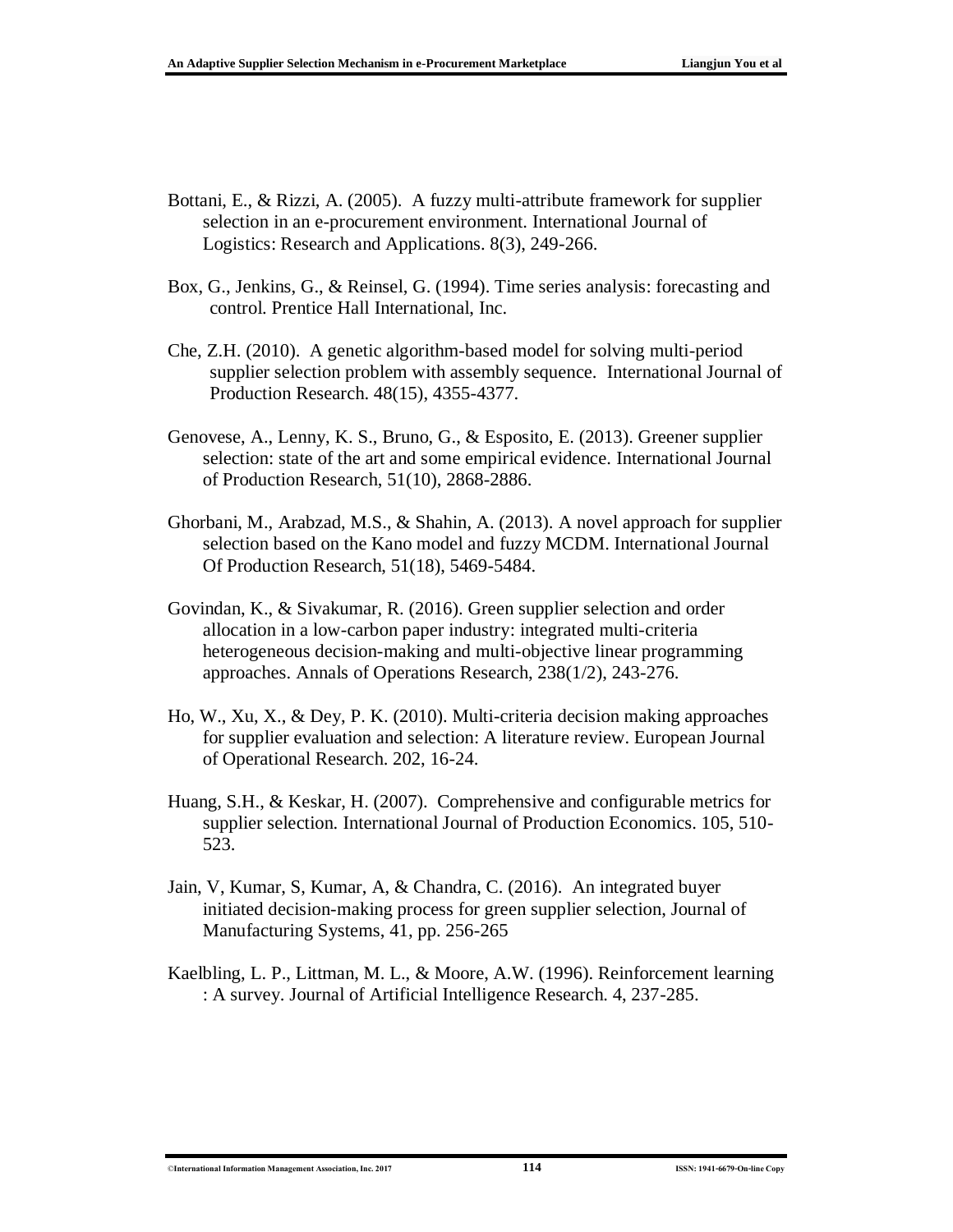- Lee, C.C., & Ou-Yang, C. (2007). Development and evaluation of the interactive bidding strategies for a demander and its suppliers in supplier selection auction market. International Journal of Production Research, 45, 1-22.
- North, M. J., Collier, N. T., & Vos, J. R. (2006). Experiences creating three implementations of the repast agent modeling toolkit. ACM Trans. Model. Comput. Simul. 16(1), 1-25.
- Pan, A, & Choi, T. (2016), An agent-based negotiation model on price and delivery date in a fashion supply chain, Annals of Operations Research, 242, 2, pp. 529-557
- Ravindran, A. R., Bilsel, R.U., Wadhwa, V., & Yang T. (2010). Risk adjusted multi-criteria supplier selection models with applications. International Journal of Production Research, 48 (2), 405-424.
- Sen, S., Basligil H., Sen, C.G., & Baracli H. (2008). A framework for defining both qualitative and quantitative supplier selection criteria considering the buyer-supplier integration strategies. International Journal of Production Research, 46(7), 1825-1845.
- Sevkli, M. (2010). An application of the fuzzy ELECTRE Method for supplier selection. International Journal of Production Research, 48 (12), 3393-3405.
- Sutton, R.S., & Barto, A.G. (1998). Reinforcement Learning: An Introduction, MIT Press.
- Tachizawa, E., & Gimenez Cristina. (2009). Assessing the effectiveness of supply flexibility sources: an empirical research. International Journal of Production Research, 47 (20), 5791-5809.
- Wu, M., & Weng, Y. (2010). A study of supplier selection factors for high-tech industries in the supply chain. Total Quality Management, 21, 391-413.
- Wu, T., & Blackhurst, J. (2009). Supplier evaluation and selection: An augmented approach. International Journal of Production Research, 47 (16), 4593-4608.
- Wu, C.W., Shu, M.H., Pearn, W.L., & Liu, K.H. (2007). Bootstrap approach for supplier selection based on production yield. International Journal of Production Research, 45, 1-20.

<sup>©</sup>**International Information Management Association, Inc. 2017 115 ISSN: 1941-6679-On-line Copy**